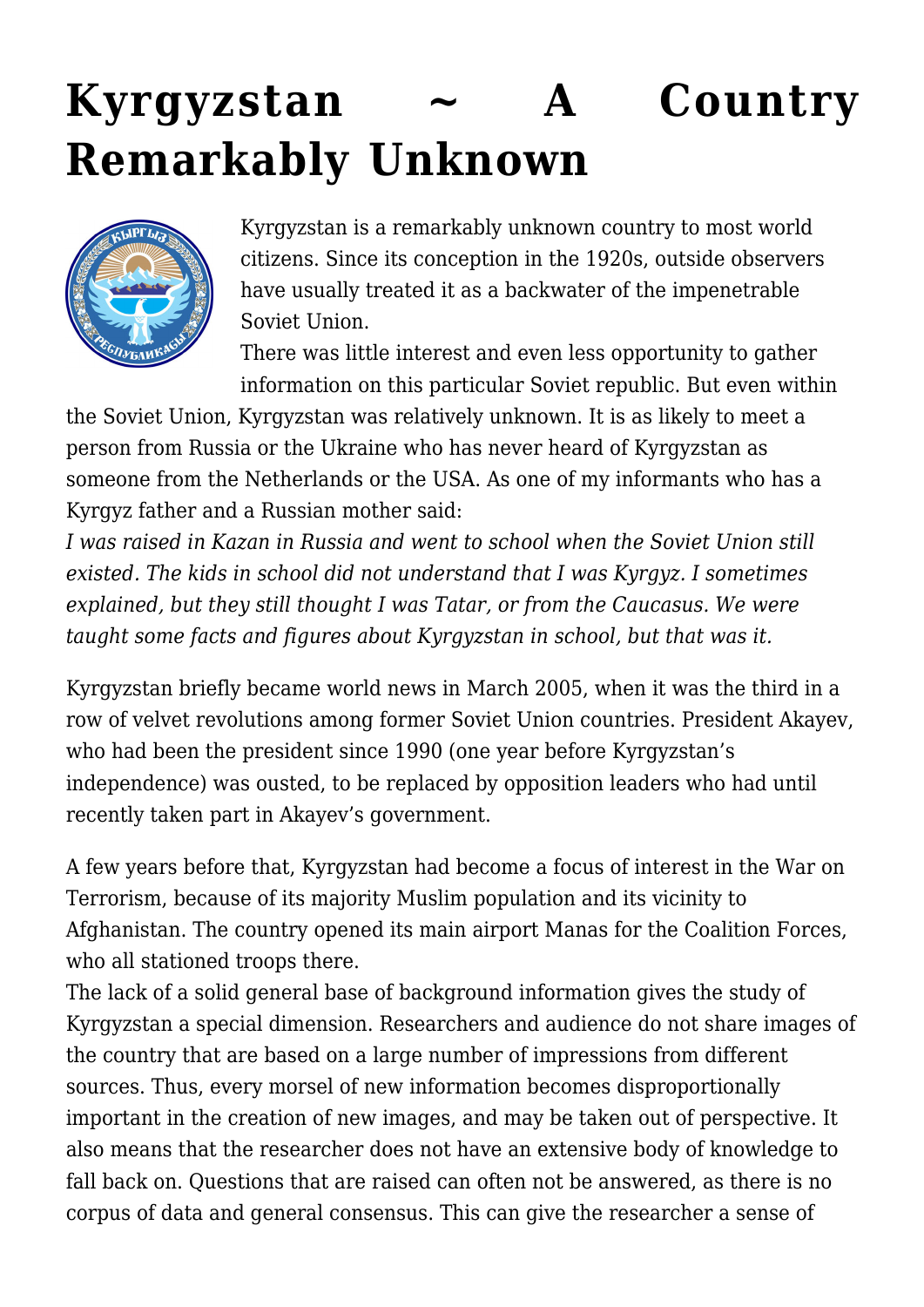walking on quick sand, but it also keeps the researcher, and hopefully her audience as well, focused and unable to take anything for granted. In this paper I will give an overview of images of Kyrgyzstan as it is portrayed in journalist reports, travel guides, and works of social scientists. This will provide the reader unfamiliar with Kyrgyzstan with a framework of background information that cannot be presupposed.

*Kyrgyzstan Located*



Map of Kyrgyzstan

Kyrgyzstan, a country of 198,500 square km, is about the size of Great Britain. Its population of 5 million is considerably less than that of the UK, however, because of the mountains that cover the larger part of the country. Kyrgyzstan's impressive mountain ranges, known as the Tien Shan, Ala Too and Alay ranges, are extensions of the Himalayas. Ninety per cent of Kyrgyzstan's territory is above 1,500 metres and forty-one per cent is above 3,000 metres. Perpetual snow covers about a third of the country's surface. Large amounts of water, in the form of mountain lakes and wild rivers, are a consequence of this landscape.

Kyrgyzstan is landlocked and bordered by four countries, three of which are former Soviet Union republics. Kazakhstan lies to the North, Uzbekistan to the West and Tajikistan to the South. The Eastern border is shared with China, or more precisely: with the Chinese province Xinjiang, home of many Turkic and Muslim peoples.

Administratively, Kyrgyzstan is divided into seven provinces (oblus, from Russian oblast) and two cities (shaar). The two cities are Osh city and the country's capital Bishkek. Bishkek was known as Frunze during Soviet times, named after Red Army hero Mikhael Frunze. In 1991, four months before independence, the city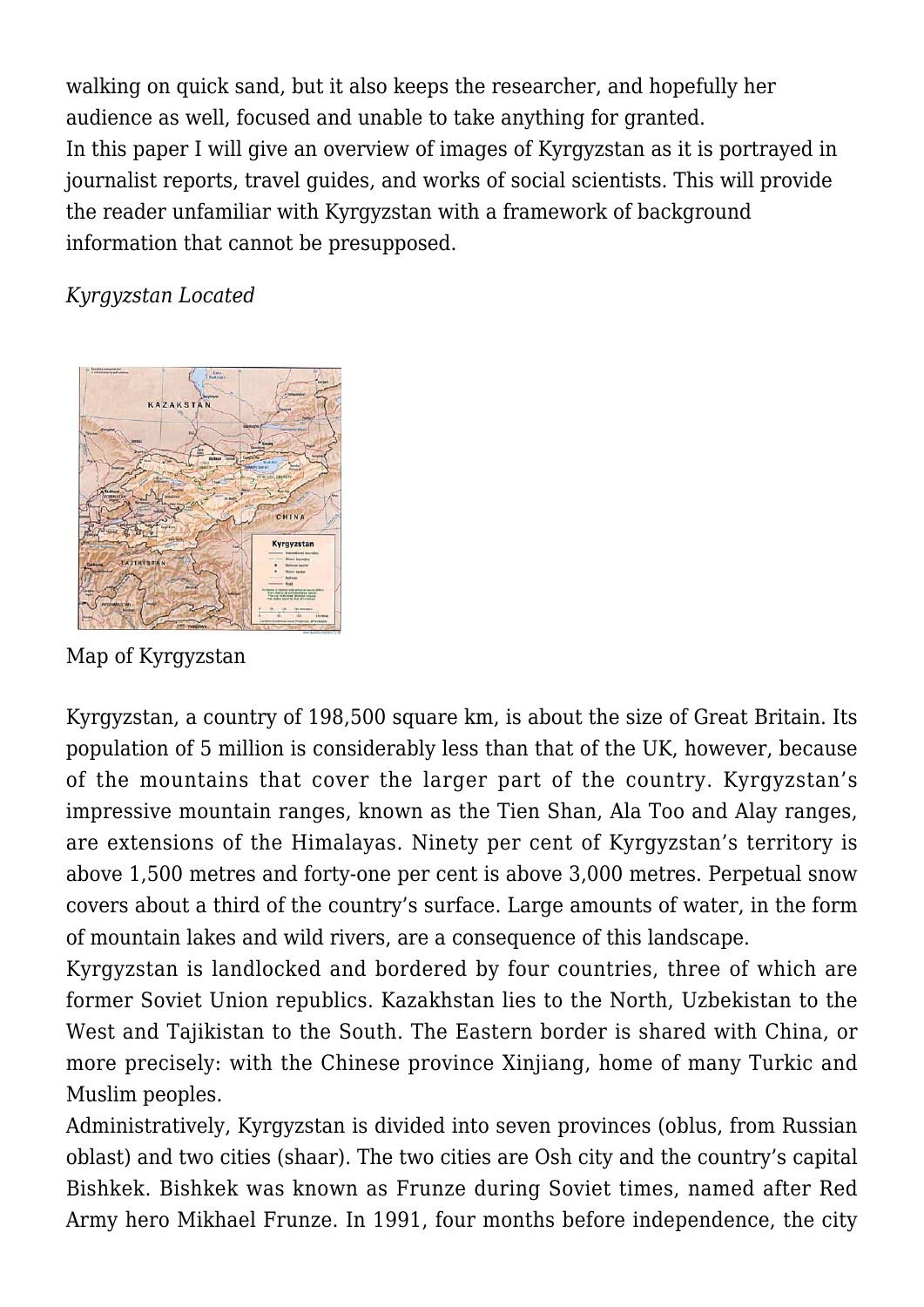was renamed Bishkek (Prior, 1994:42).

Kyrgyzstan is commonly divided in the North and South. The South consist of three provinces: Jalal-Abad, Osh and Batken. Batken was separated from Osh after the invasion of Islamic guerrillas in August 1999. The North consists of the Chüy, Talas, Ïssïkköl and Narïn provinces. Looking at the map, it is clear that 'North' and 'South' are not so much geographical indications, as Ïssïkköl and Narïn are at the same latitude as Jalal-Abad. A mountain ridge with very few passages, however, separates the North from the South, making them far apart in people's experience. If one travels from Osh to Narïn, for instance, one usually takes a triangle route through Bishkek. There is a road that traverses the mountain ridge that separates them, but snow often renders it impassable. Until 1962, there was not even a road between Osh and Bishkek (then: Frunze), the railway that connected the two cities ran by way of Tashkent.

The term 'Kyrgyzstan' is a choice out of a number of names for the country. Presently, the official name in the Kyrgyz language is Kïrgïz Respublikasï. In English, it is 'the Kyrgyz Republic', after the 'h' in Kyrghyz was dropped in 1999. One year before independence, shortly after Akayev's appointment as president, the Republic of Kyrgyzstan became the official name for the republic after it announced its sovereignty (Rashid, 1994:147). In May 1993, this was changed to the Kyrghyz Republic. Another often-heard name for the country is Kirgizia, which is based on Russian, who substituted the ï (usually transliterated as y) by an i to fit Russian grammatical rules. Popular in the country itself is the word 'Kyrgyzstan'. This term is not new, but was already in use in the early days of the Soviet Union. In this dissertation, I will join with popular habit and refer to the country as Kyrgyzstan.

#### *History of Kyrgyzstan*

The actual history of Kyrgyzstan begins in 1924, when the territory was first plotted to a map. Within the larger framework of the Soviet Union, the Kyrgyz Autonomous Region was drawn up as a separate political and administrative unit. By 1936, this unit had become a sovereign Soviet Socialist Republic (SSR), one of the eleven (later: fifteen) SSRs that made up the Soviet Union (Rashid, 1994:143). Of course, this delineation was not contrived in a historical vacuum but was built upon existing ideas of a certain population living in a certain area. However, the demarcation of the Soviet republics was based on choices that took certain ideas into account and left others out. A historical account of Kyrgyzstan that pre-dates 1924, then, easily falls prey to teleological reasoning. Taking Kyrgyzstan as a unit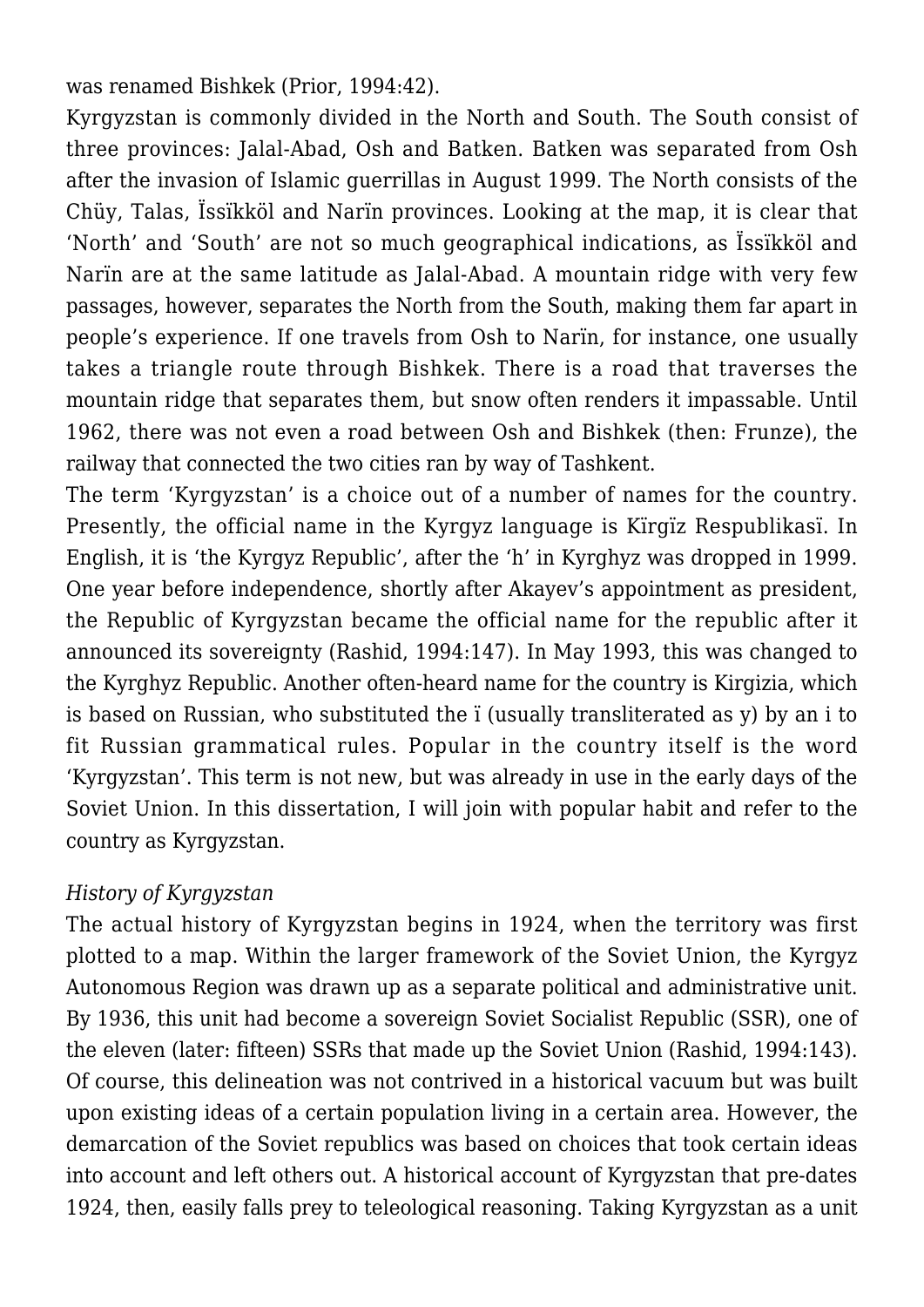for historic research about times when the idea of 'Kyrgyzstan' did not exist means placing a contemporary concept which is meaningless at the time of study, as the focal point. One may begin to look for the word *'Kyrgyz'* in historical documents and project the findings onto the group of people who are presently called Kyrgyz and who live in a Kyrgyz nation-state. Or alternatively, it is possible to project the boundaries of the territory back into the past and see coherences and connections that would not have made sense at the time. This is exactly what has happened in Soviet and post-Soviet historiography, as a part of conscious or unconscious 'community imagining' (Anderson, 1986). It led to a division of history into two tiers: the history of the Kyrgyz ethnic group and the history of the territory. The two do not come together until the sixteenth century, when the Kyrgyz are believed to have moved to the Tien Shan Mountains where they live today.

In a similar way, historians have projected the concept of the contemporary State back into the past. They have attempted to describe Central Asia's history as a succession of nation-states or their equivalents. The aspiration to bring order to thousands of years of human interaction has time and again led authors to look for names of ethnic groups who formed a political unity that arose, defeated another unit and was replaced in time by yet another unit. The situation in present-day Central Asia, Siberia, China and Mongolia, however, is far more complex than that. Political units changed constantly, they covered different territories at different times, merged with other groups at one time and fought them at another time. Various ethnic groups could be part of a certain political unit or ethnic groups themselves could deal with temporarily important divisions. Furthermore, it is by no means clear how individuals perceived their ethnic, linguistic, religious and political identities. Nomadic groups especially would organise their political structures quite differently from present-day nation-states. The attempts of different authors to compile a chronology of ethnic states, then, inevitably led to differing and often conflicting time lines.

Another confusing factor is the fact that political and ethnic groups were known under numerous and varied names, and in turn other names were shared by a number of different groups. L. Krader speaks of '*a pool or reservoir of ethnic identifications, or ethnonyms, upon which peoples could draw*' (Krader, 1963:81). Although this observation makes the use of ethnonyms seem random and arbitrary, it is indeed striking how ethnonyms continue to appear in differing contexts. The reasons that people had for using certain ethnonyms at certain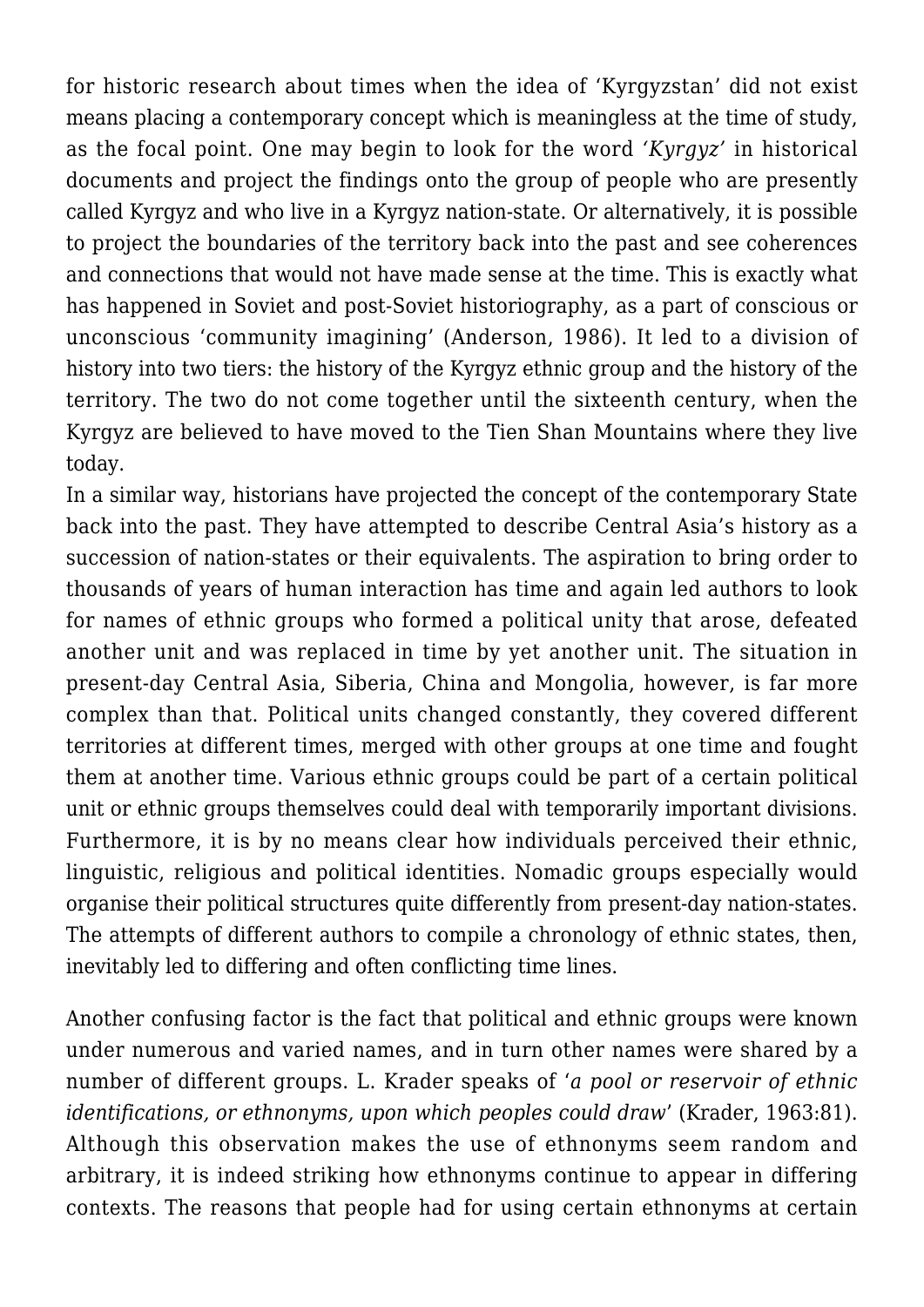times remain obscure.

The process of producing a historiography for Kyrgyzstan is further hampered by the fact that data on both the history of Kyrgyzstan's territory and the history of the Kyrgyz people is scarce. A number of externally written sources (mostly Chinese, Persian and Arabic) have been discovered, in addition to some internal Turkic runic inscriptions and numerous archeological excavations. The lack of a firm historical framework for the analysis of these data leads to varying and differing interpretations. As most historians focus on providing a neat, complete and readable narrative, they omit confusing and conflicting data. However, when one attempts to align the pieces together in a neat and concise manner, the confusions reappear.

I will not burden the reader here with the perhaps frustrating chore of struggling through masses of foreign names belonging to ethnic groups with obscure status and abstruse interconnections. Instead, I will specify a number of historic patterns and mention those anecdotes that have become symbolic markers of entire historical periods for my informants. I will follow the method of periodisation which forms an obvious thread in this book: the periods before, during and after the Soviet Union.

## *Before the Soviet Union*

It is within this period that a distinction between the history of the Kyrgyz and the history of Kyrgyzstan should be made. I will begin with the latter, as it is traced back further in time than the former.

## *History of the territory of Kyrgyzstan*

Historians who concentrate on the history of Kyrgyzstan's territory regress as far back as the Paleolithicum by identifying archaeological findings of stone artefacts and rock paintings in the Tien Shan, Ïssïkköl and Ferghana areas. These have been dated to the Palaeolithic period of 800 thousand – 10 thousand years BC (Mokrynin and Ploskich, 1995:5). The first people to have been identified by name are the Sakas, also known as Scythians. The Sakas are said to have arrived in the area in the sixth century BC (ibid.:14). They were a nomadic people who inhabited various places in a vast area from South Siberia to the Black Sea. They have been identified as being speakers of an Iranian language. According to Mokrynin and Ploskich, the North and South of Kyrgyzstan were inhabited by two different Sakas tribes (ibid.).

Three elements of this depiction of the Sakas recur in descriptions of the history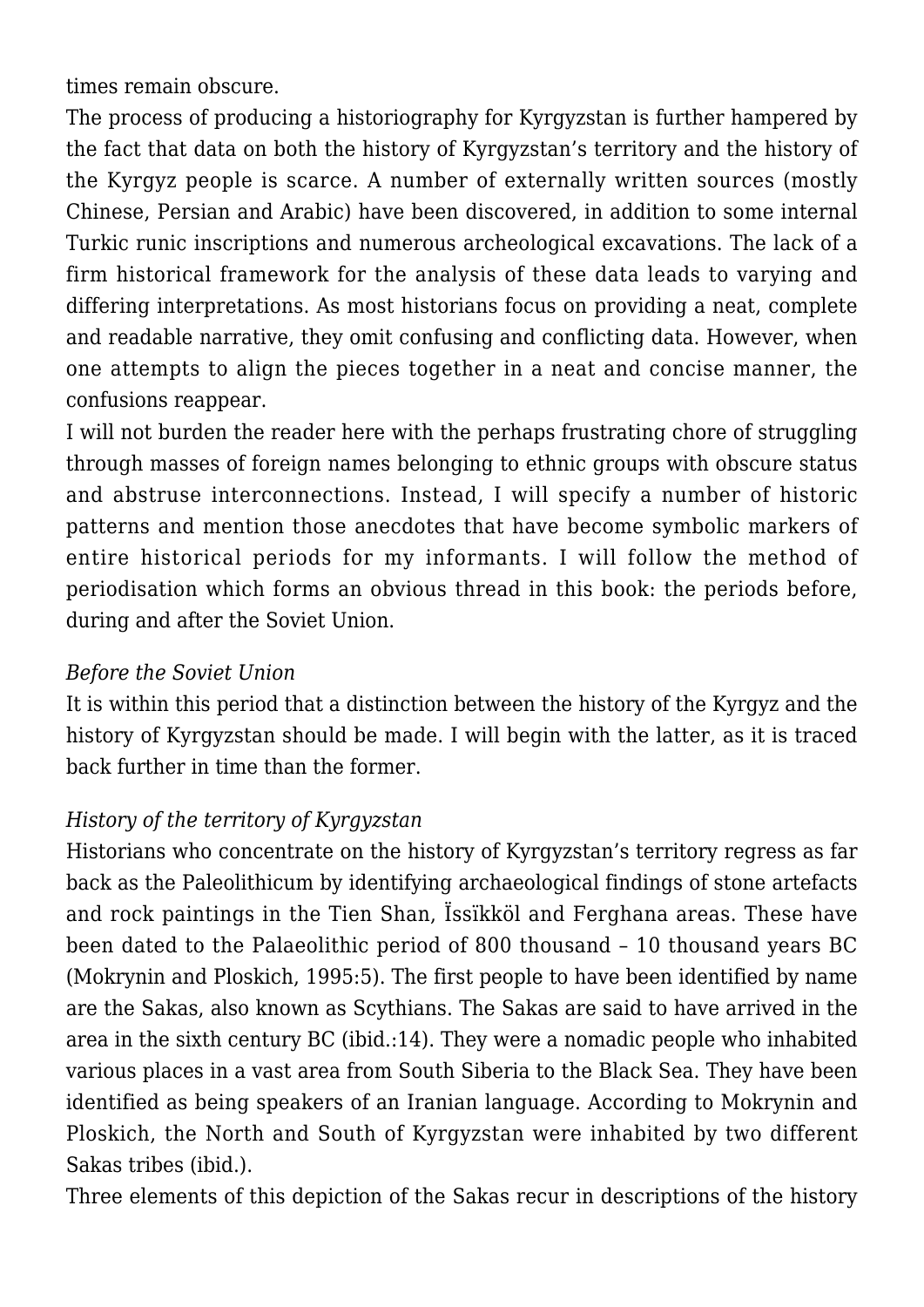of Central Asia and Siberia: they are either nomads or settled peoples, they are Turkic or Persian/Iranian, and they inhabit Kyrgyzstan's North or South. First of all, the inhabiting groups are characterised as nomadic or settled peoples. This feature is often singled out as the driving force behind the interaction dynamics in the area. Historians discern a pattern of a continuous struggle between nomads and settlers. Nomadic groups are seen to form federations with the aim of conquering and subjugating settler groups. These nomadic federations advance over large stretches of land, looting and destroying towns and cities, until the nomads settle down themselves, form settled civilisations that are destroyed by new nomadic federations in their turn.

This meta-analysis has given rise to stereotypical images of nomadic peoples that are violent and freedom-loving versus settled groups that are industrious, religious and sustain high culture. When put to the test of the data on present-day Kyrgyzstan, however, the pattern fails. Nomadic groups often forced each other out of their territories, living peacefully alongside settler groups at the same time. Generally, the Tien Shan mountains are seen as cradles of nomadic groups, whereas the Ferghana valley gave rise to a number of urban civilisations. In 130 BC, for example, a Chinese diplomat who travelled Central Asia found a settled group, the Davan, in the Ferghana valley and a nomadic state of Wu-sun in the mountains (ibid.:34, 44). These groups are both remembered in Kyrgyzstan by compelling anecdotes. The Davan were the owners of the legendary 'Heavenly Horses'. The Chinese were keen on obtaining these to use them in their battles against the Xiong-nu (probably the Huns). They sent two armies to fight the Davan, in 103 and 101 BC, and only obtained the desired horses when they defeated the Davan in the second campaign (ibid.:46). Of the Wu-sun, a seventhcentury Chinese writer wrote the following: *the Wu-sun differ greatly in their appearance from other foreigners of the Western lands. To-day the Turks with blue eyes and red beards, resembling apes, are their descendants* (Barthold, 1956:76).

During my fieldwork, I found that this comment had been modified into my informants' frequent assertion that 'the Kyrgyz used to look like Europeans, with red hair and blue eyes'. Interesting is the difference in assessment of the physical features – ape-like to the Chinese, which was probably a low-status qualification, and European-like to present-day Kyrgyz, that they generally regard as a highstatus qualification. Also interesting is that in this case, my Kyrgyz informants traced their ancestry back to the early inhabitants of present-day Kyrgyzstan.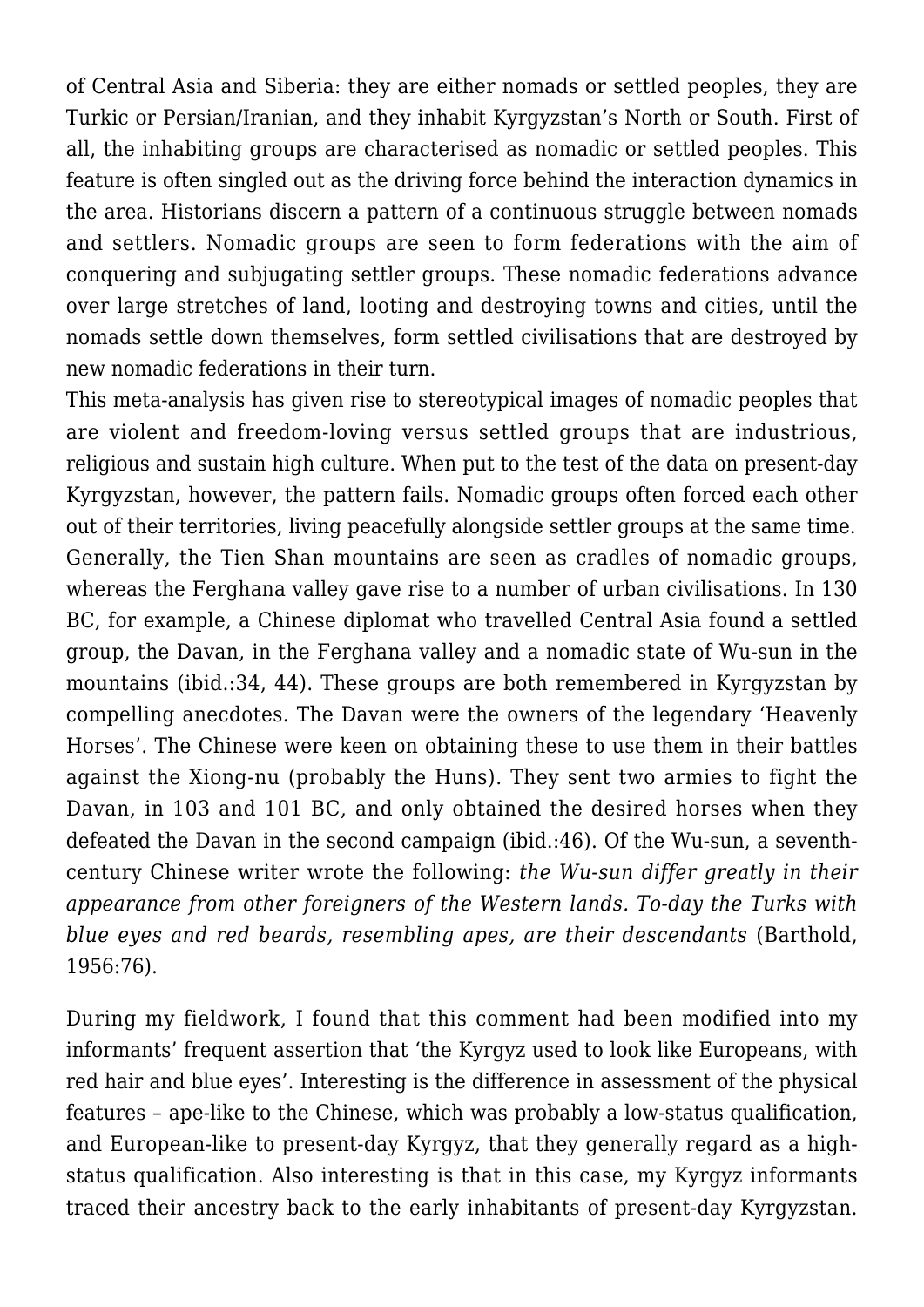Commonly, the ancestor Kyrgyz are considered to be a people that migrated from Siberia. It is possible, of course, that in popular historiography the comment on the Wu-sun is taken entirely out of context and transferred to the Siberian ancestors.

In later years, the area was inhabited by members of the nomadic federation of the Juan Juan (ibid.:81), and other nomadic empires such as the Kök-Türk (Kwanten, 1979:39), the Karluks (ibid.:59) and the khanate of Chingiz-Khan's son Chagatai (ibid.:249). The urbanbased Karakhanid state was the first Islamic state in present-day Kyrgyzstan. In the tenth century it had power centres in Talas and Kashkar, and later also in present-day Uzbekistan's cities of Samarkhand and Buchara (ibid.:61).



However, not all empires that held power over the area can easily be defined as nomadic or settled. A second distinction has therefore been brought forward. The early inhabitants of Kyrgyzstan's territory are also identified as Iranian, Turkic or otherwise, usually by a reference to their language. As I have mentioned, the early Sakas were said to have spoken an Iranian language. The first Turks appeared on the scene in the sixth

century AD. They are referred to as the Kök-Türk (Blue or Celestial Turks). Their khaganate gained momentum in 552, when the last Juan Juan khan was defeated (Mokrynin and Ploskich, 1995:58). Present-day Kyrgyzstan fell under the Western khanate when it split in 581 (ibid., Barthold, 1956:82). The Kök-Türk are remembered by my informants because of their so-called Orkhon Inscriptions. In 1889, a Russian expedition to Mongolia uncovered two monuments to Bilge Khan and his brother Kül Tigin in the valley of the river Orkhon. These monuments were adorned with runic inscriptions that are important to the present-day Kyrgyz because they mention a Kyrgyz people at the Yenisey River. At the Yenisey River itself, similar runic inscriptions have been found.

Other Turkic states have been formed by the Seljuk, a branch of the Oguz Turks (Kwanten, 1979:65) and the empire ruled by Timur, also known as Timur-i-leng or Tamerlane (ibid.:266). However, most of the empires that extended their influence over present-day Kyrgyzstan cannot be identified by one clear ethnic background. The Kara-Kitai, for example, are described by Kwanten as the refugee descendants of another empire, the Ch'i-tan empire (ibid.). He explains that scholars still debate whether they were Tungusic, Mongol or Turkic (ibid.:71). In many versions of the Manas epic, the Kara-Kitai are mentioned as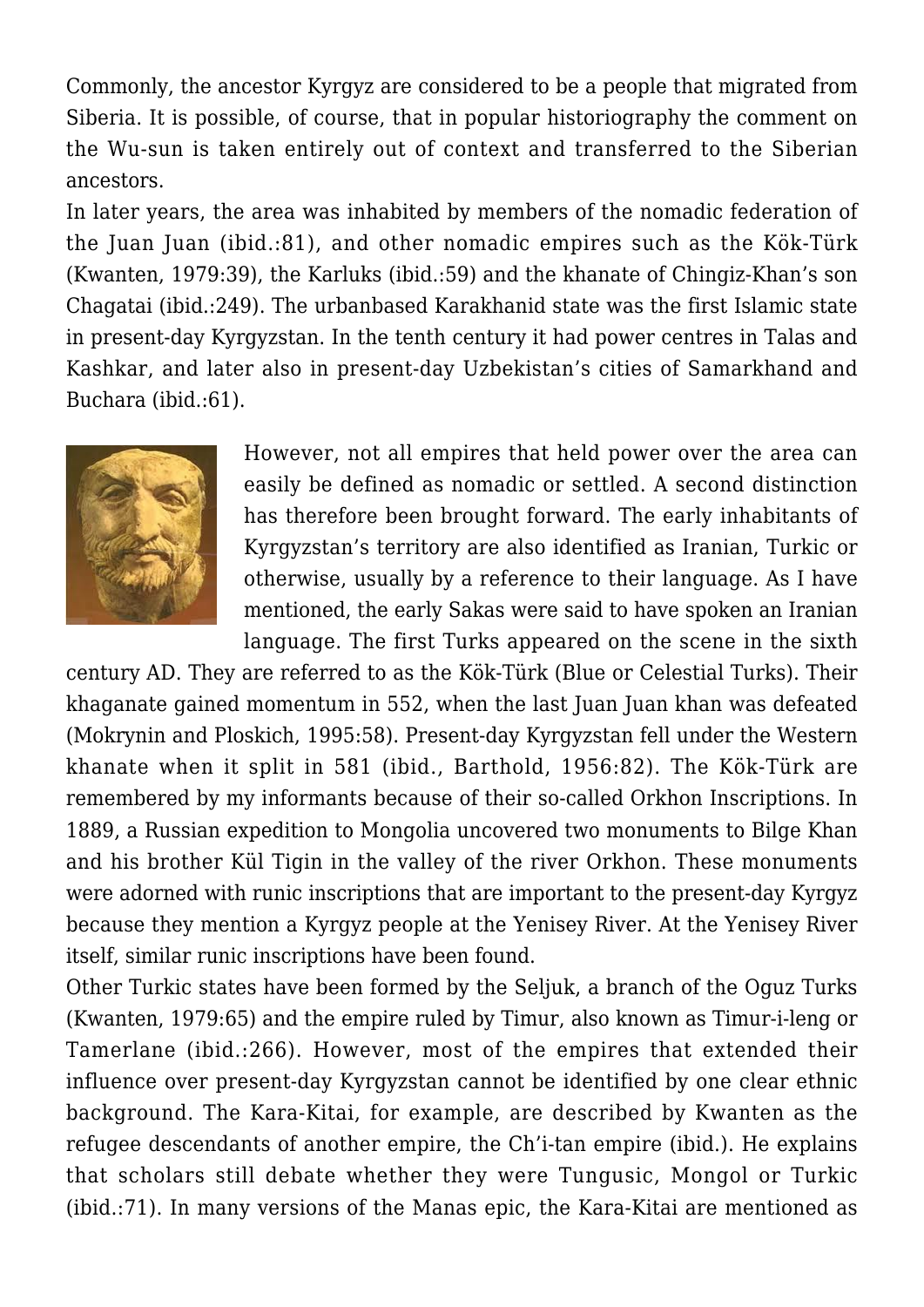Manas' main enemies (Manas Enstiklopediasy I:276). According to B.M. Yunusaliev, the Kara-Kitai are also known as Kidan in the epic (ibid.), which appears to be the same word as Ch'i-tan. Nowadays, the word Kitai is used for China and the Chinese, but considering the above, care should be taken in identifying Manas' Kara-Kitai enemies as a group of ethnic Chinese (ibid., see also chapter four). The Kara-Kitai were ousted by the Nayman, another name that occurs in Manas versions, and whose ethnic affiliation is obscure. They were on the run from Mongols, but later referred to as Mongols themselves (Barthold, 1956:106-110). The subsequent Chagatai khanate is described as a loose coalition of Türks, Uighurs, Kara-Kitais, Persians and others under the leadership of a tiny Mongol minority (Kwanten, 1979:250). After Chagatai's death, the khanate became politically unstable and was ruled by eighteen subsequent khans, until its division in 1338 into Transoxiana and Mogholistan (ibid.:250-251). Most of present-day Kyrgyzstan fell under Mogholistan, Moghol being the word used by the Mongols to denote Turkic peoples (Mokrynin and Ploskich, 1995:135). The previously mentioned Timur, who was born in a Turkic family, came next. When he died, present-day Kyrgyzstan went back to being Mogholistan and was ruled by Mongol leaders who had to deal with Turkic coup attempts (Barthold:146-158). All of this clearly indicates that the population was not reducible to one single ethnic group.

The third recurring element in the description of Kyrgyzstan's history is the division between North and South. This division, that is so important today, is recovered in past epochs. The situation of the urban Davan in the South versus the nomadic Wu-sun in the North is paralleled in the eighteenth and nineteenth century by the Southern Kyrgyz who were part of the Khanate of Kokhand and the Northern Kyrgyz who fell outside of Khokand and were either independent, or under Russian and Chinese rule.

In the sixteenth century, the occupation of this area was taken up by the Kazakh and the Kyrgyz (ibid.:158). This is where the two story-lines – the history of the territory of Kyrgyzstan and the history of the Kyrgyz people – collide. Before returning to this point, I will summarise the historiography of the Kyrgyz ethnic group.

## *History of the Kyrgyz*

The Kyrgyz are traced back to the third century BC, when Chinese annals speak of a people called the Hehun. Kyrgyzstani scholars argue that these must be the Kyrgyz, because they are also referred to as Hyan-hun, Kigu or Chigu (Mokrynin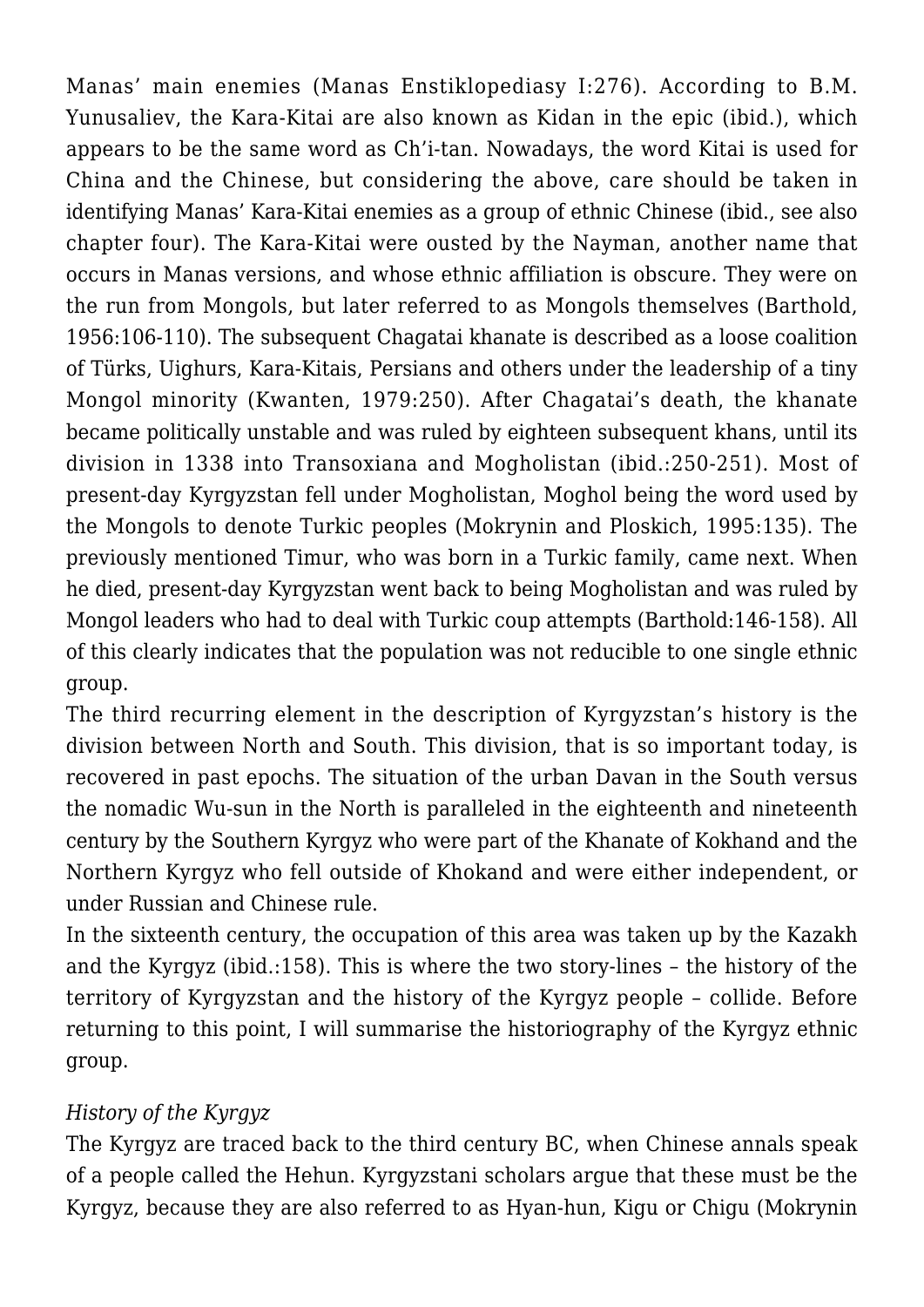and Ploskich, 1995:29). These people lived in Southern Siberia, along the River Yenisey (ibid.) or one of its sources in the Altai mountains (Krader, 1962:59), over 1,000 km north-east of presentday Kyrgyzstan. According to Barthold, the Hehun people were not originally Turkic but Samoyedic (ibid.), just like the Uralic peoples who live along the Yenisey River today.

Around the sixth to eighth centuries AD, Greek, Chinese, Arab and Uygur sources mention a Kyrgyz state halfway along the Yenisey River (Mokrynin and Ploskich, 1995:68). According to Mokrynin and Ploskich, the names used in these sources closely resemble the word Kyrgyz. Greek sources speak of Kherkis and Khirkhiz, Arab sources of Khyrgyz or Khyrkhyz, Chinese Syatszyasy or Tszilitszisy, and Uygur and Sogdi texts speak of Kyrgyz (ibid.). However, most of the available information about this group comes from a number of Chinese sources, which use names that can be transliterated in various ways.

Liu speaks of Ki-ku, Chien-k'un or Hsia-ch'a-ssu (Liu, 1958:175), Wittfogel and Chia-Shêng add Ko-k'un, Chieh-ku, Ho-ku and Hoku-ss (Wittfogel and Chia-Shêng, 1949:50). They remark that according to Barthold, these terms are a crude transcriptions by the Chinese of the original word best transcribed as ki-li-ki-si (ibid.). The variety of ethnonyms indicates that the contribution of specific information to the ancestors of the present-day Kyrgyz is problematic, to say the least. Furthermore, there is no conclusive evidence that the people who are called Kyrgyz today are descendants from these 'Kyrgyz' in Siberia.

Still, present-day Kyrgyz feel related to these 'Kyrgyz', and base their history on secondary information from the Chinese sources. In this interpretation, the Kyrgyz were the people who fought a fierce battle with the Uygurs in 840 AD. The Kyrgyz won and destroyed the Uygur capital Karabalghasun (Barfield, 1989:152-160). They were not interested in trade, and after having turned Orkhon into a backwater they were driven away from it by the Khitans fifty years later (ibid.:165).

In Suji in present-day Mongolia, a text has been found that was written in 'Kyrgyz letters' (Mokrynin and Ploskich, 1995:93), a rhunic script similar to the abovementioned Orkhon Inscriptions. It is dated to the ninth or tenth century and contains eleven verses, the first of which are translated as: *'I have come from Uygur ground, called Yaklagar-Khan. I am a son of the Kyrgyz.'* (ibid.).

The Kyrgyz are mentioned again in connection to the conquest of a Karluk town in 982. Barthold writes:

*At that time the Qirgiz lived in the upper basin of the Yenisey, where, according to Chinese sources, they were visited every three years by Arab caravans carrying*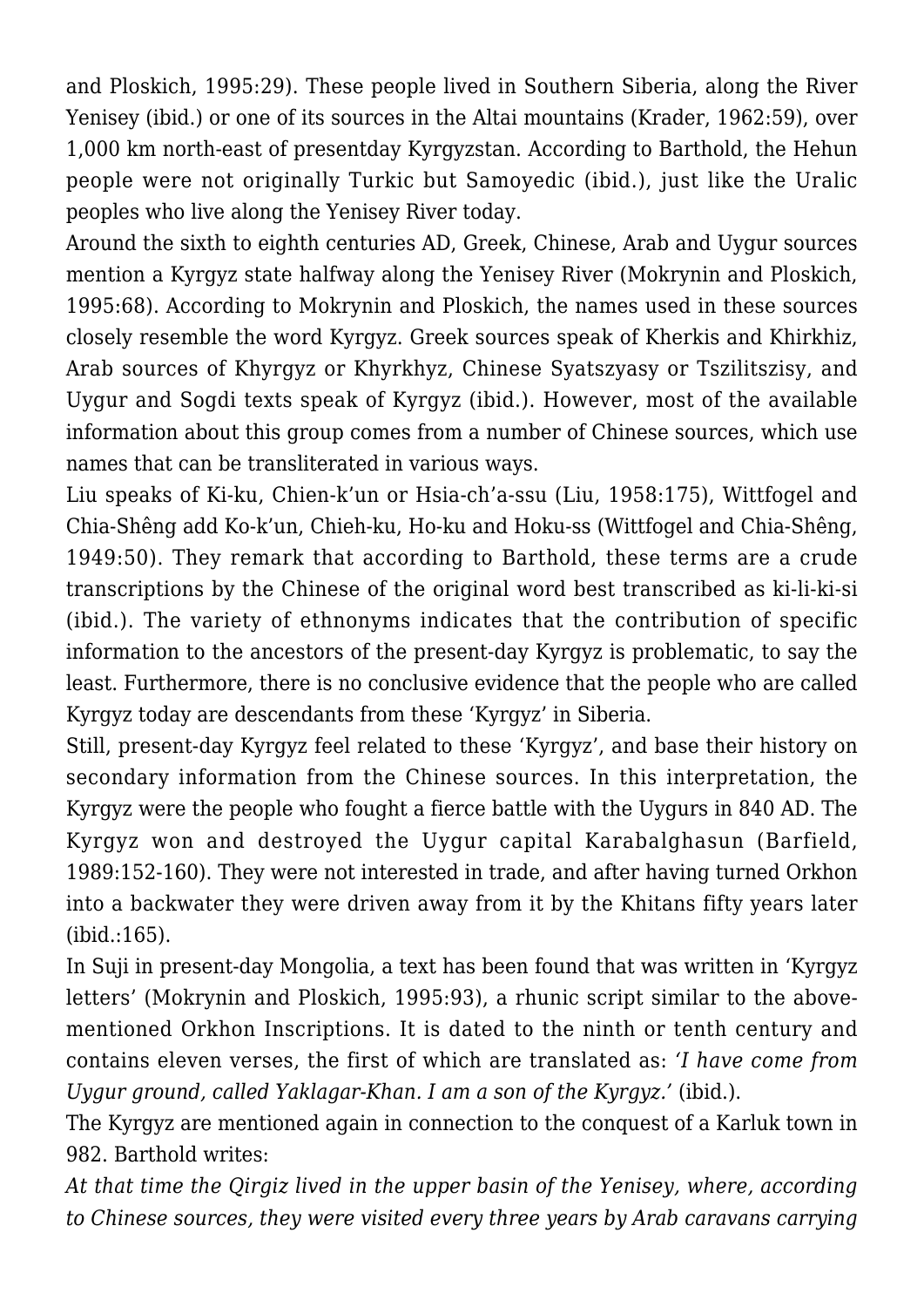*silk from Kucha. […] It is possible that the Qirghiz, having allied themselves with the Qarluk, took the field against the Toquz-Oghuz and occupied that part of Semirechyé which is their present home. In any case, the bulk of the Qirghiz migrated into the Semirechyé considerably later. Had they lived in the Semirechyé at the time of the Qarakhanids, they would have been converted to Islam in the tenth or eleventh century. As it is, they were still looked upon as heathen in the sixteenth century* (Barthold, 1956:91-92).

In a later work, Barthold cites a manuscript from the tenth century in which the Kyrgyz are located near Kashkar, where they live now. He adds, however, that most of the extant sources, such as the Mahmud al-Kasghari, do not mention them (Barthold, 1962:76).

Barthold maintains that at the time of the Kara-Kita Empire (which in the twelfth century reached from the Yenisey to Talas), the Kyrgyz still lived near the Yenisey River (Barthold, 1956:92). The Kyrgyz were heavily embroiled in the continual warfare that went on until the sixteenth century (ibid.:152-158).

## *The Kyrgyz in Kyrgyzstan*

During the second half of the fifteenth century, the Kyrgyz moved to the Tien Shan area (Mokrynin and Ploskich, 1995:144-149). In the seventeenth and eighteenth centuries, the Kyrgyz fought heavy battles against the Kalmaks of Jungaria (also known as Kalmaks, Kalmïks or Oyrats) (ibid.:161-3). These struggles are often seen as the inspiration for the battles in the Manas epic. In 1757, the Jungarian empire was defeated by the Chinese (ibid.:167). The Kyrgyz now entered into a political relationship with China and had ambassadors in Beijing (ibid.:169). In the 1760s, the Southern Kyrgyz came under the control of the khanate of Kokhand (ibid.:192), one of the three city states (Buchara, Khiva and Kokhand) that ruled Central Asia. However, the Kyrgyz tribes in the North were not conquered before the 1820s, and even then they remained in opposition

to the khanate (Prior, 1994:14). In the 1860s, a number of Northern tribes accepted aid from the Russians in their revolts against Kokhand, and managed to break free from it permanently in 1862 (ibid.). According to Prior, 'the locals went back to nomadizing and farming, and the Russian army continued to pound Kokand' (ibid.:16).

In spite of this, the Northern tribes were not all at peace, as the Bugu and Sarïbagïsh were at war with one another. In 1854, a fierce battle between the tribes had led to the defeat of the Bugu, even though the manap Urman of the Sarïbagïsh had been killed (Semenov, 1998:73). The Bugu left the shores of Lake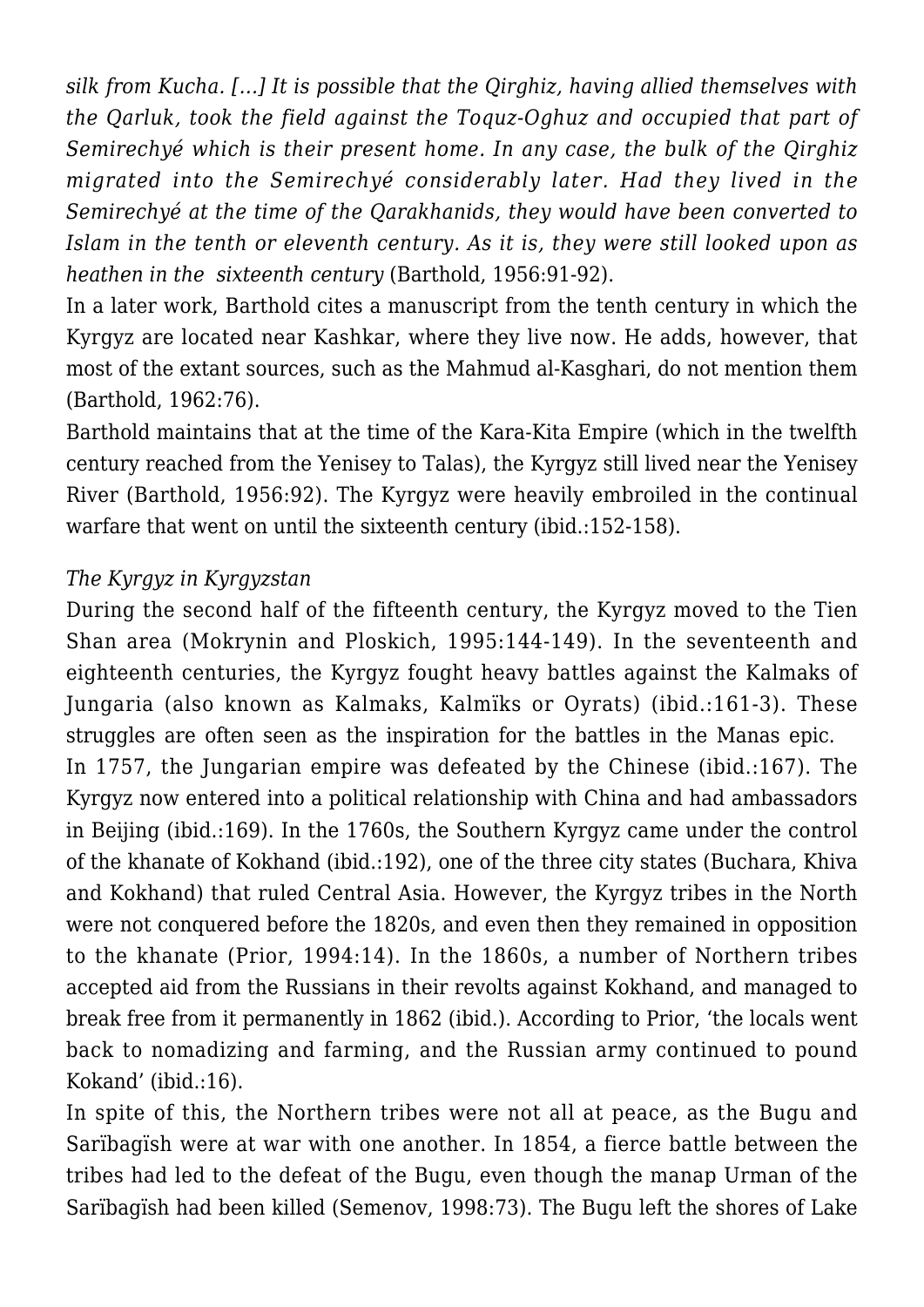Ïssïkköl and went to the Santash region to the East. Here, they became subject to Chinese rule (ibid.).

The Southern Kyrgyz tribes remained linked to Kokhand until the end of the khanate. They fought the Tsarist armies and only fell into Russian hands when Kokhand surrendered in 1876 (Temirkulov, 2004, Prior, 1994:16). A famous name from this era is Kurmanjandatka, vassal to Kokhand and leader of the Southern Kyrgyz since 1862. She was the widow of the murdered Alimbek-datka, and is said to have commanded an army of 10,000 soldiers (jigit). When Kokhand fell, Kurmanjan-datka urged her people to give up their resistance to Russia, and she established good relations with Russian representatives. She retired from public life when her favourite son was executed under accusation of contraband and murdering custom officials. Her role of either heroine or traitor is debated until this day. Nevertheless, her picture adorns the 50 som banknote of independent Kyrgyzstan.

Under the Russian Tsarist administration, present-day Kyrgyzstan fell under various administrative units. The biggest part of the area fell under the Semirechye Province, which was part of the Steppe Governorate from 1882 until 1899, when it became part of the Turkistan Governorate (Murray Matly, 1989:93). From 1891 onwards, waves of Russian colonists came to the Steppe Governorate to settle. After the abolition of serfdom in Russia, landless peasants were attracted by the so-called Virgin Lands of present-day Kazakhstan and Kyrgyzstan. In 1916, revolts of the Muslim population against the Russians broke out all over Central Asia (Carrère d'Encausse, 1989:210-211). The direct cause was a decree that mobilised the Central Asians into workers' battalions to replace Russian workers who fought in the first world war. Relations with Russian settlers had been tense, especially amongst the Kyrgyz of Semirechye, and as a result the revolt was fierce (ibid.). In Semirechye, 2,000 Russian settlers were killed, but far more locals perished. One third of the Kyrgyz population fled to China (ibid.).

#### *The Soviet Union*

The Socialist Revolution of 1917 was largely a Russian concern in Semirechye. According to Daniel Prior, the general Kyrgyz population did not take active part in the revolution (Prior, 1994:29). A number of educated young men took the opportunity to make a political career within the new communist structure, which sustained an active policy of indigenisation, or as Terry Martin terms it: affirmative action (Martin, 2001). By the end of the 1930s, all of them had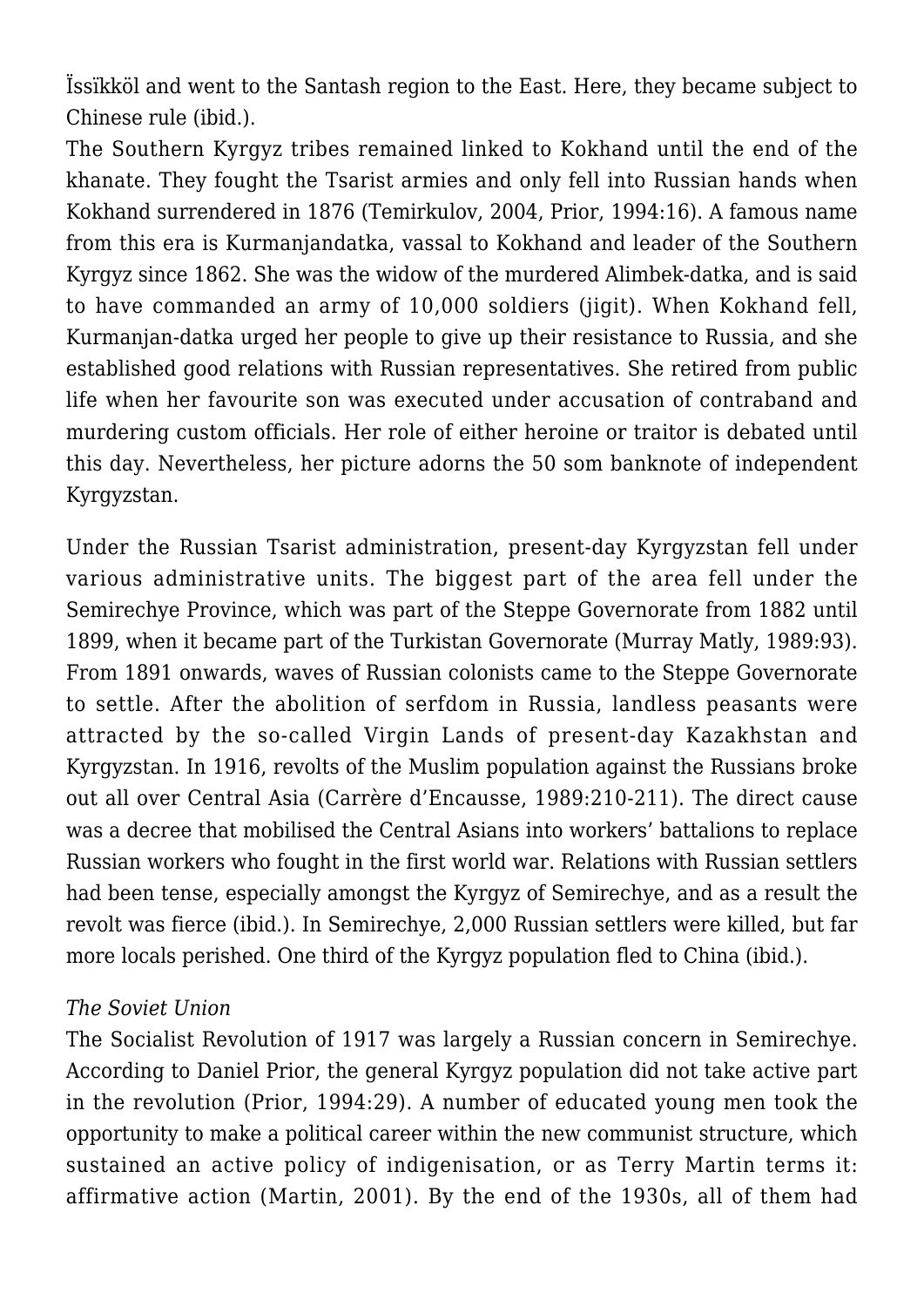perished in the purges. In the years of civil war (1917-1920), famine ruled daily life in Central Asia (Brill Ollcot, 1987:149-152). After the civil war, once Soviet rule was firmly established, the construction of a socialist society began.

Martha Brill Olcott speaks of the Kazakhs when she writes: *those who could afford it migrated part of the year and stalled their animals in winter, while those who could not support themselves solely through livestock breeding practiced subsistence farming as well. […] Clan, village, and aul authorities simply reconstituted themselves as soviets* (ibid.:162).

During the years of the New Economic Policy, the economy gradually recovered.However, in 1929, a programme of collectivisation was initiated which caused another horrendous famine. People preferred to slaughter their animals rather than see them becoming communal property, even though each household was allowed to keep a few animals (ibid.:176-187). This did not prevent collectivisation to be implemented and becoming the basis for the economy for the following sixty years.

Another restructuring process of the first Soviet years is known as the national demarcation. The former Tsarist empire was radically reorganised on the basis of national autonomy. A number of ethnic groups were recognised as nations and were awarded republics or autonomous regions. The Kyrgyz were among them, and by 1936, the Kyrgyz SSR became one of eleven (later: fifteen) Soviet Socialist Republics (SSR). The status of SSR proved most important in 1991, when all fifteen SSR became independent states, in contrast to areas such as Chechnya, Dagestan and Tuva, which remained under Moscow's control as autonomous republics within the Russian Federation.

By the time collectivisation and national demarcation had been completed, the Purges began. In 1934, the first wave of purges swept over the Soviet Union. 'Bourgeois nationalism' was regarded as the evil that needed to be eradicated. The second wave in 1937 was even more lethal, and many Central Asian leaders were executed. The second world war, known as the Great Patriotic War in the USSR, left deep traces in Kyrgyzstan. Every village has a monument for the sons that fell in battles far away. By this time, the policy of indigenisation had shifted towards a Russian-oriented governance. Teresa Rakowska-Harmstone explains:

*Local nationals were required to occupy the highest hierarchical positions and all posts of representative character. Invariably, however, a local leader was either seconded by a Russian or backed by a Russian or Russians close to him in the hierarchy. […] The lower executives were almost always Russians, especially in*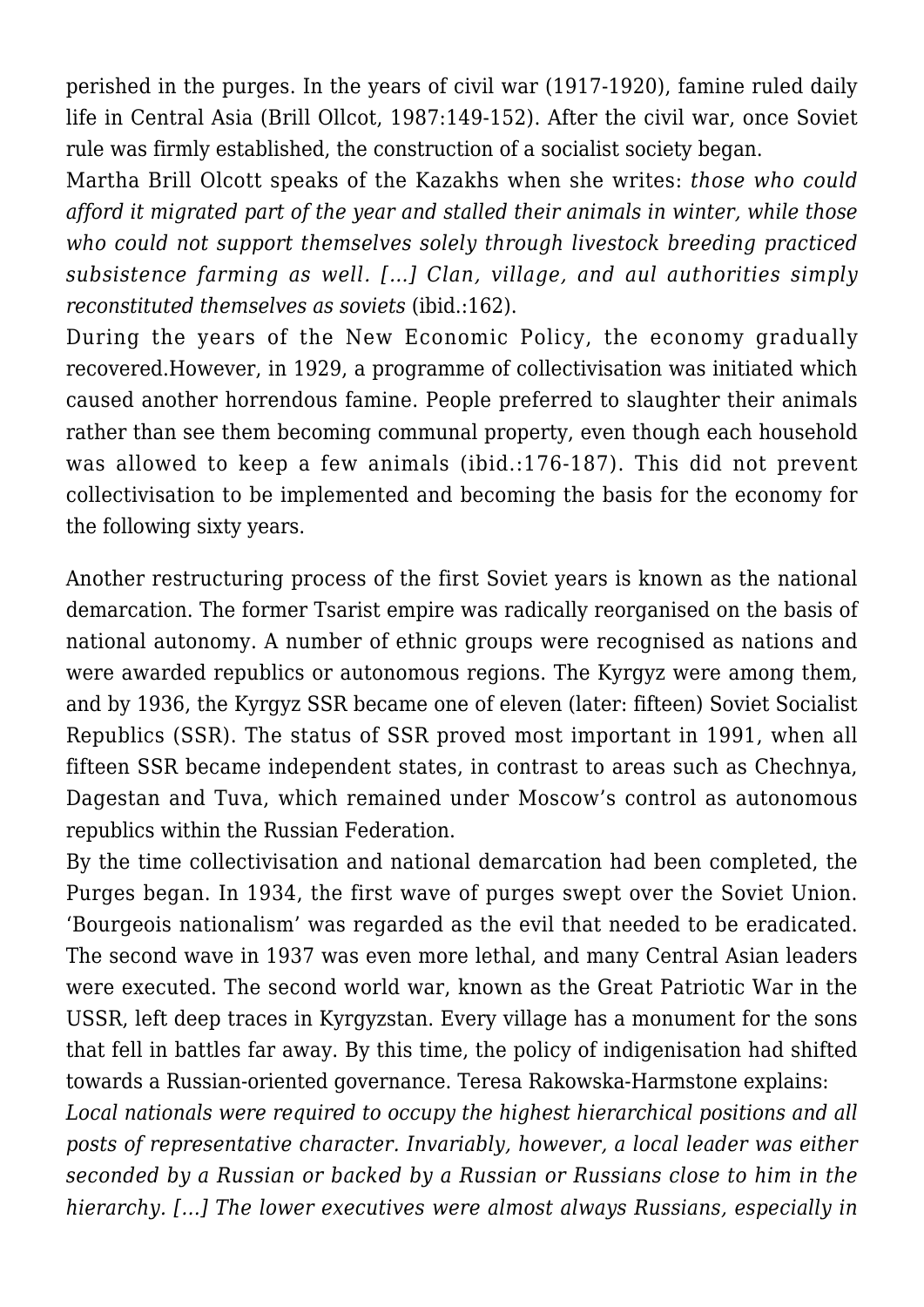*the central Party and state agencies. While not in the public eye, they actually formed the backbone of the republican bureaucracy* (Rakowska-Harmstone, 1970:96).

The death of Stalin in 1953 was lamented all over the Soviet Union. The statues and pictures of Stalin remained in place until Krushchev's famous 'secret speech' of 1956, in which he denounced the personality cult surrounding Stalin and accused him of crimes committed during the purges. But even today, many people in Kyrgyzstan speak highly of Stalin, praising his strong leadership and recognition of national culture and downplaying the scare of the purges.

The stretch of time between the end of the second world war and the beginning of perestroika in Central Asia is often characterised as the period of stagnation (Prior, 1994:38-41). Most historic overviews brush over these forty years as if nothing much happened. Politically, the scene was dominated by conservative party secretaries who stayed put in their positions for decades. In the Kyrgyz SSR, Turdakun Usubaliev was First Secretary from 1961 until 1985. In the areas of industry, agriculture, education, health care, infrastructure and culture, however, massive achievements were accomplished. Contrary to the image of the Soviet Union as a hated, totalitarian regime, the people I met in Kyrgyzstan looked back upon the Soviet period as a prosperous and pleasant era. Although they did appreciate the openness of the new times, they were not particularly relieved that the Soviet Union was over. The people I encountered had found means to get by and function within the framework of state socialism.

In November 2007, a news report on Dutch television drew parallels between the present NATO presence in Afghanistan and the Soviet Afghan war of the 1980s. An interviewed Russian general concluded: *We should never have tried to implement socialism in Afghanistan. It never gained foothold, just as it failed in Mongolia and Uzbekistan and Kirgizia.*

From my perspective, this seems a misinterpretation of the influence of socialism in Kyrgyzstan. In the life stories of my informants, socialism was deeply integrated into their social world. Their economic activities took place in socialist collectives, socialist world views were taught at schools and accepted by the pupils, children were active in organisations such as the Komsomol (Communist Youth Union), arts were celebrated in festivals with a socialist tinge, and so forth. The stereotypical image of a socialist state that forced itself upon the people, who kept their true convictions and expressions secret, also seems false in the light of what my informants told me. My host father in Kazïbek village, for instance, was a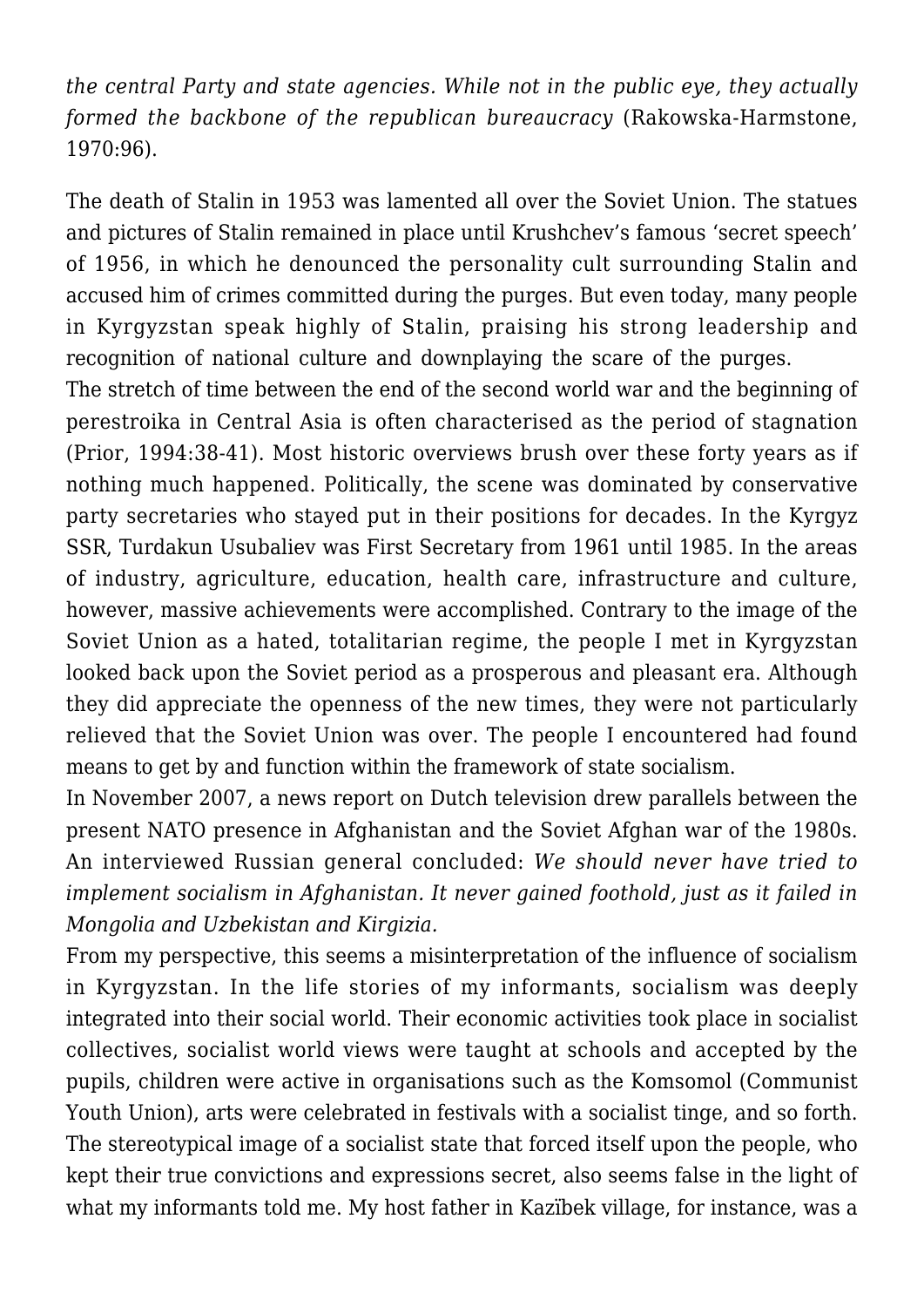fervent Muslim and socialist at the same time, and he saw no contradiction in that. I do not know if he would have expressed his adherence as vehemently during Soviet days; perhaps the demise of socialism had created room for a new assertion of his Muslim identity. However, he was so at ease with the combination of the two convictions that I deem it likely that this was not new for him. In a similar way, Manaschï Talantaalï Bakchiev had combined becoming a Manaschï with active socialist networking. He told me he had been an active and ambitious member of his local Komsomol department in his teenage years. These were also the years when he began to explore his Manaschïhood.

In 1987, as the perestroika and glasnost policies gave room for critical thought and discussions, a few debating clubs consisting mainly of young Russianspeaking intellectuals arose in Frunze (Babak, 2003) . By 1989, these political clubs had ceased to exist, partly because of harassment by the authorities, and partly because their position was taken over by groups that united over certain issues, such as ecology or culture (ibid.). In this climate, a political action group called Ashar became popular because of its standpoint on housing issues. There was a growing shortage of housing in the capital, and when young Kyrgyz people started to move to the city they built illegal dwellings outside and inside the city centre (Rashid, 1994:146). A group of young Kyrgyz intellectuals formed Ashar (litt: mutual help, solidarity) and managed to obtain land from the city authorities for legal home building (ibid.).

A few months later, in June 1990, riots broke out in Osh oblast. These evolved into a week of extremely violent clashes between Uzbeks and Kyrgyz in the area between Osh city and Özgön. According to official numbers, 120 Uzbeks, 50 Kyrgyz and one Russian were killed and over 5,000 crimes such as rape, assault and pillage were committed (Tishkov 1995:134,135). As with any violent conflict, opinions on the culpability and the causes of the conflict vary enormously. In his study '*Don't kill me, I'm a Kyrgyz*!', Tishkov points to a wide range of factors that led individuals to commit their atrocities.

Poor living and health conditions and rivalry over land between the ethnic groups were structural causes. At the heat of the moment, fury seemed to be fuelled by rumours of Uzbeks killing Kyrgyz, by strong individuals who stirred up the youth, the absence of authoritative peace keeping and by alcoholic intoxication. Tishkov names another element of the frenzy of that week, which is of specific interest for this study: Young Kyrgyz on horseback were trying to demonstrate their strength and superiority by lifting up an opponent by his legs and smashing him down on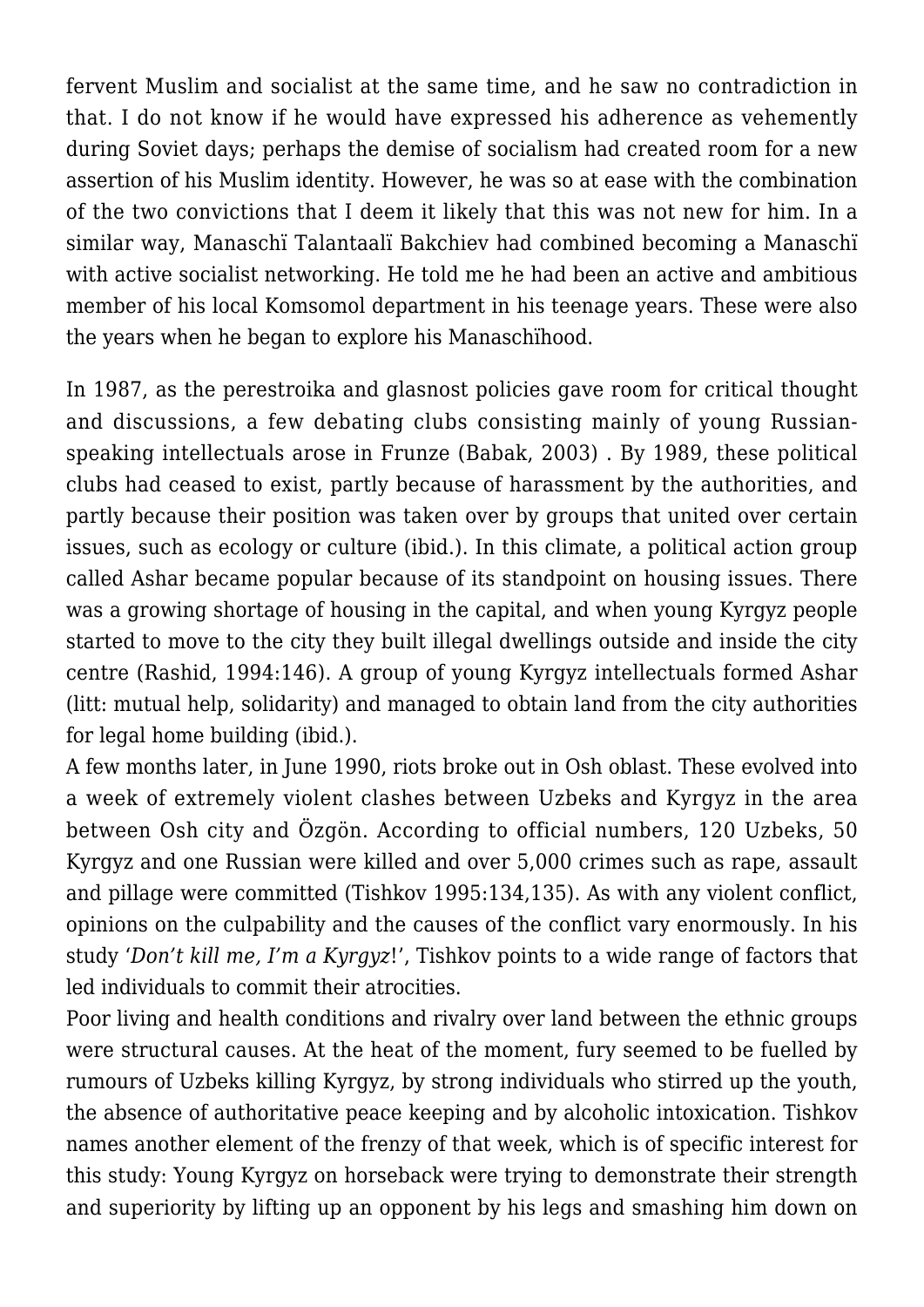the ground – exactly in the way the legendary Kyrgyz heroes supposedly overpowered their enemies. '*We have read about it a lot, but this is the first time it's been possible to try it out for ourselves*!', they said (Tishkov, 1995:148).

The unrest of the housing and the Osh riots led to the dismissing of First Secretary Absamat Masaliyev. When none of three candidates managed to get a majority vote from the Kyrgyz SSR Supreme Soviet, Askar Akayev came into the picture, and after winning the vote he was installed as President. Akayev is often portrayed as the first non-Communist president of Central Asia. This is true to the extent that he was not on the top list of Communist leaders at the time of his election by the Kyrgyz SSR Supreme Soviet. His career was in mathematics and physics, and in 1989 he became the president of the Kyrgyz Academy of Sciences. However, Akayev did also have a political career within the Communist Party. In his 1999 biography Askar Akaev, the First President of the Kyrgyz Republic, his position of Head of the Department of Science and Higher Educational Institutions of the Central Committee of the Communist Party in 1986 is boasted, as well as his election as Deputy of the Supreme Soviet of the USSR and his positions of member of the USSR Chamber of Nationalities and the Supreme Soviet Committee on Economic Reform in 1989 (Rud, 1999:21,23). Be that as it may, Akayev was an unexpected face at the head of the Kyrgyz SSR, and he brought with him an atmosphere of change and reform.

#### *After the Soviet Union*

Less than a year after Akayev's installation as president, conservative communists in Moscow staged a coup d'état against Gorbachov's government. Akayev was the only Central Asian leader who immediately condemned the coup. A few days later, the fifteen republics of the Soviet Union had all declared their independence, and the Soviet Union ceased to exist. His early denouncement of the coup gave Akayev the aura of a brave, strong and democracy-loving leader in the eyes of western observers. This was important, as Akayev took the standpoint that Kyrgyzstan, with very few natural resources of its own, was dependent on the outside world for economic security. The Kyrgyz government put enormous effort into building up good international relations, looking in many directions.

Western countries were charmed by his interest in economic reform and democracy. Japan was honoured by becoming the model for Kyrgyzstan's road to development as was Switzerland, South Korea and Turkey. Turkey was especially enthusiastic as it looked forward to forging alliances with the new Turkic republics. Ties with Russia had loosened rapidly, but Akayev went at great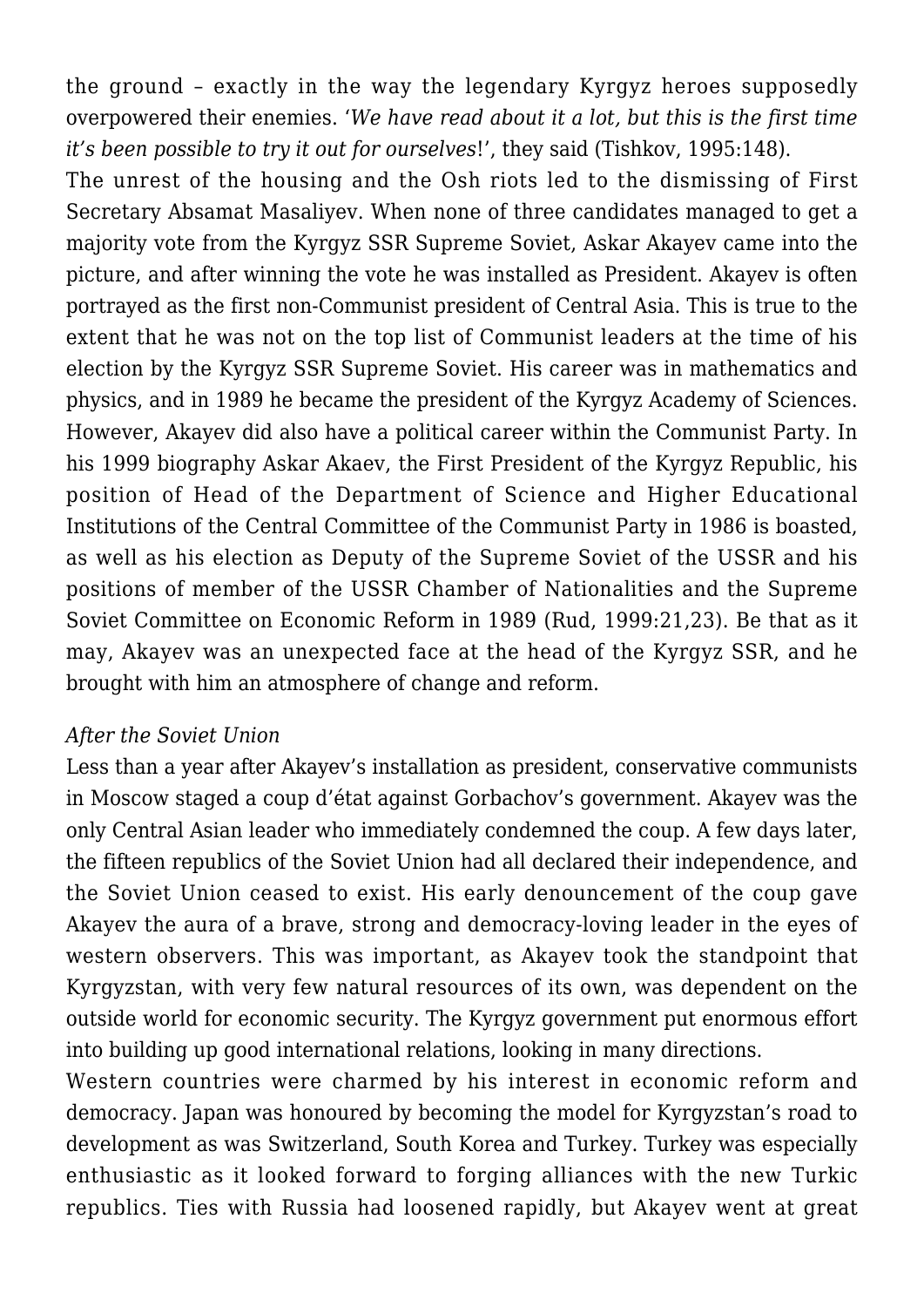lengths to keep good relations with Russia. Border disputes with China originating in Soviet times were resolved as quickly as possible and trade opened up immediately. Canada provided a gold mining company that in a joint venture with the Kyrgyz state started the exploitation the Kumtor goldmine.

The biggest sums of money obtained from diplomacy were the loans by the IMF and the World Bank. The introduction of shock therapy led to quick reforms of the economy, but did indeed leave the population in a state of shock. Over time, the position and power of the president changed, both in relation to the parliament (Jogorku Kengesh, litt: Supreme Soviet) and the population. As Akayev heeded the parliament less and less, most of the population started to regard him as a corrupt leader who enriched himself and his family, and who had proved unable to secure a strong international position for Kyrgyzstan. The presidential elections of 2000 also made international organisations such as the OSCE critical of Akayev, and when at the 2005 parliamentary elections the attempts at manipulation cropped up again, Akayev had fallen out of grace by almost everyone. The elections were followed by protest marches. To the surprise of many, these led to a true velvet revolution, known as the Tulip Revolution. President Akayev was ousted and escaped to Moscow.

A new era started with Kurmanbek Bakiyev as president and Felix Kulov as prime minister. Bakiyev and Kulov started off as political rivals for the presidential elections. Their campaigns increased precarious tensions in the country, because Southerner Bakiyev and Northerner Kulov both capitalised on long-standing antagonism between the North and the South. The escalations came to a halt when the two opponents proclaimed their unexpected alliance: if Bakiyev was chosen as president, Kulov would be his prime minister. This is what happened, but the tensions between North and South did not diminish. In 2007, a Kyrgyz informant wrote to me in an email that 'we have a big North-South problem at the moment, an invisible war is going on'.

The new government renewed ties with Russia, allowing Russia to intensify its influence in economic and military spheres. In October 2005, the murder of two parliamentarians, who were also well-known businessmen, gave much unrest within the government and led to a sense of disappointment with most of the population in their new leadership. People felt unsafe, and rumours about criminal infiltration of the government became louder. The Tulip revolution had turned into disillusionment very quickly. Bakiyev faced numerous street protests against him, mostly on the issue of the promised new constitution that would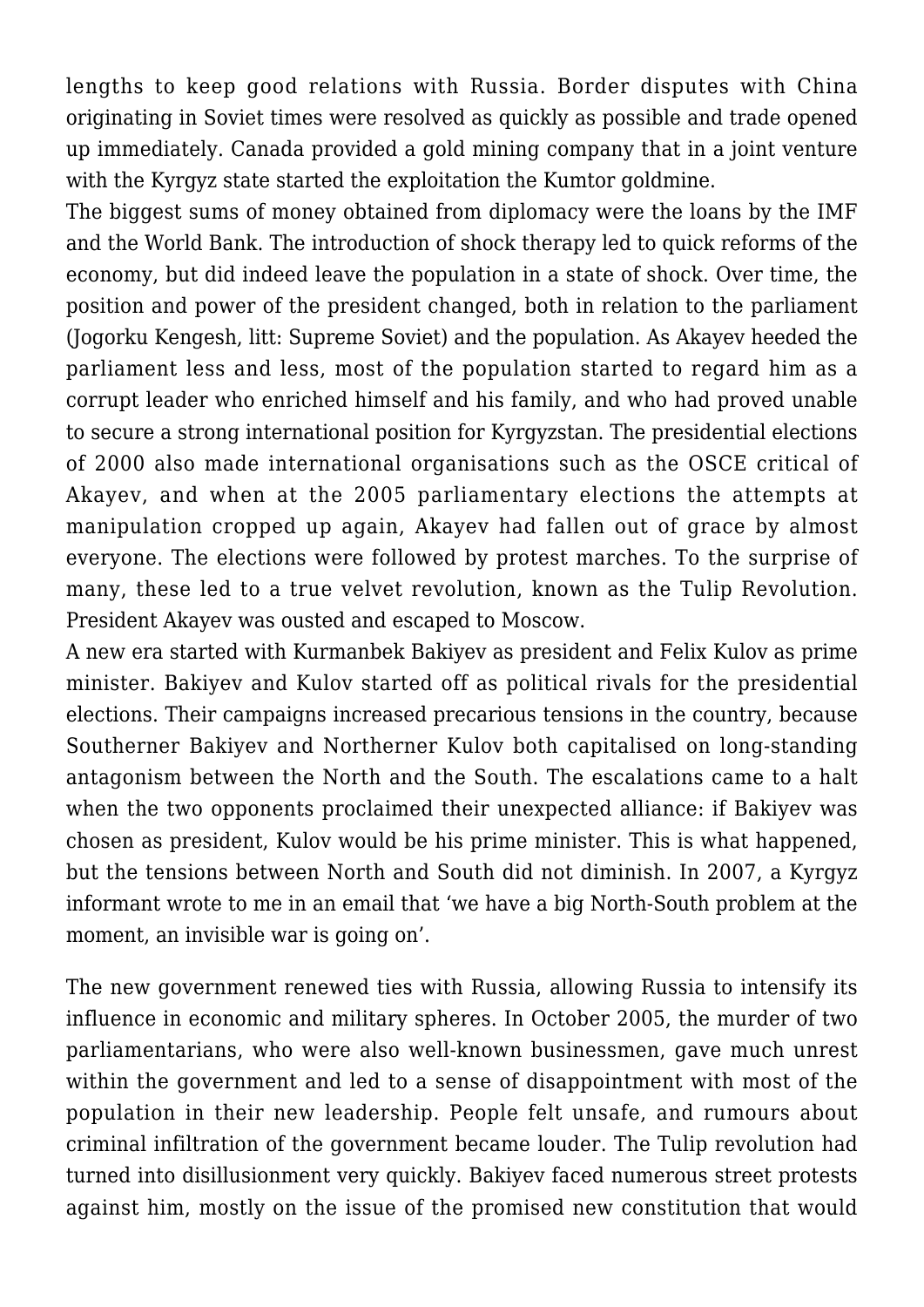transfer some of the president's powers to the parliament. In April 2007, Bakiyev finally signed amendments to the constitution that would diminish presidential powers. Five months later, however, the new constitution was invalidated by the Constitutional Court of Kyrgyzstan. In response, Bakiyev called a referendum to be held in October, at which the new constitution was approved by over 75% of the votes. The referendum was heavily criticised by Kyrgyzstani and international organisations. Bakiyev then called early parliamentary elections in December 2007. With the help of new rules that made it exceptionally difficult for parties to pass the two established thresholds, these elections were won by Bakiyev's newly formed Ak Jol party, who thus gained control over the new parliament.

## *Economy*

In the late nineteenth century, the Kyrgyz practised transhumance animal husbandry. Their livestock consisted of the 'four cattle' (tört tülük mal): camels, horses, sheep-goats and cows. Radloff adds that they herded yaks too (Radloff, 1893:527). My informants claimed that before the revolution, the Kyrgyz diet was made up mostly of meat and diary products. However, Radloff reports that the Kyrgyz (Kara-Kyrgyz) practised agriculture on a wider scale than the Kazakhs (Kasak-Kyrgyz) (ibid.:528). According to Radloff, they grew wheat, barley and millet, for which they used a carefully maintained system of artificial irrigation (ibid.).

Shahrani notes of the Pamir Kyrgyz, a group of Kyrgyz who fled the communist regimes in the Soviet Union and China, that hunting and collecting were marginal economic activities in the 1970s (Shahrani, 1979:108). It seems likely that the same counted for the pre-revolutionary Tien-Shan Kyrgyz. Radloff writes that the Kara-Kyrgyz only practised hunt for amusement (Radloff, 1893:528). In the time of my fieldwork, my informants mentioned ibex (gig) hunts, and I saw many fox and wolf skins decorating the walls. Still, hunting does not appear to have been vital for survival. Collecting of berries, herbs and wild onions was practised during my field research, and presented by my informants as part of the Kyrgyz way of life. Goods such as tea and guns were purchased through trade with settled peoples. Semenov, who travelled in Kyrgyz lands in 1856-1857, tells that the tomb of a hero named Nogay was built by craftsmen from Kashkar, for which his family paid two iamby of silver, two camels, five horses and three hundred sheep (Semenov, 1998:167).

Shahrani describes how the Pamir Kyrgyz traded their animal products for grain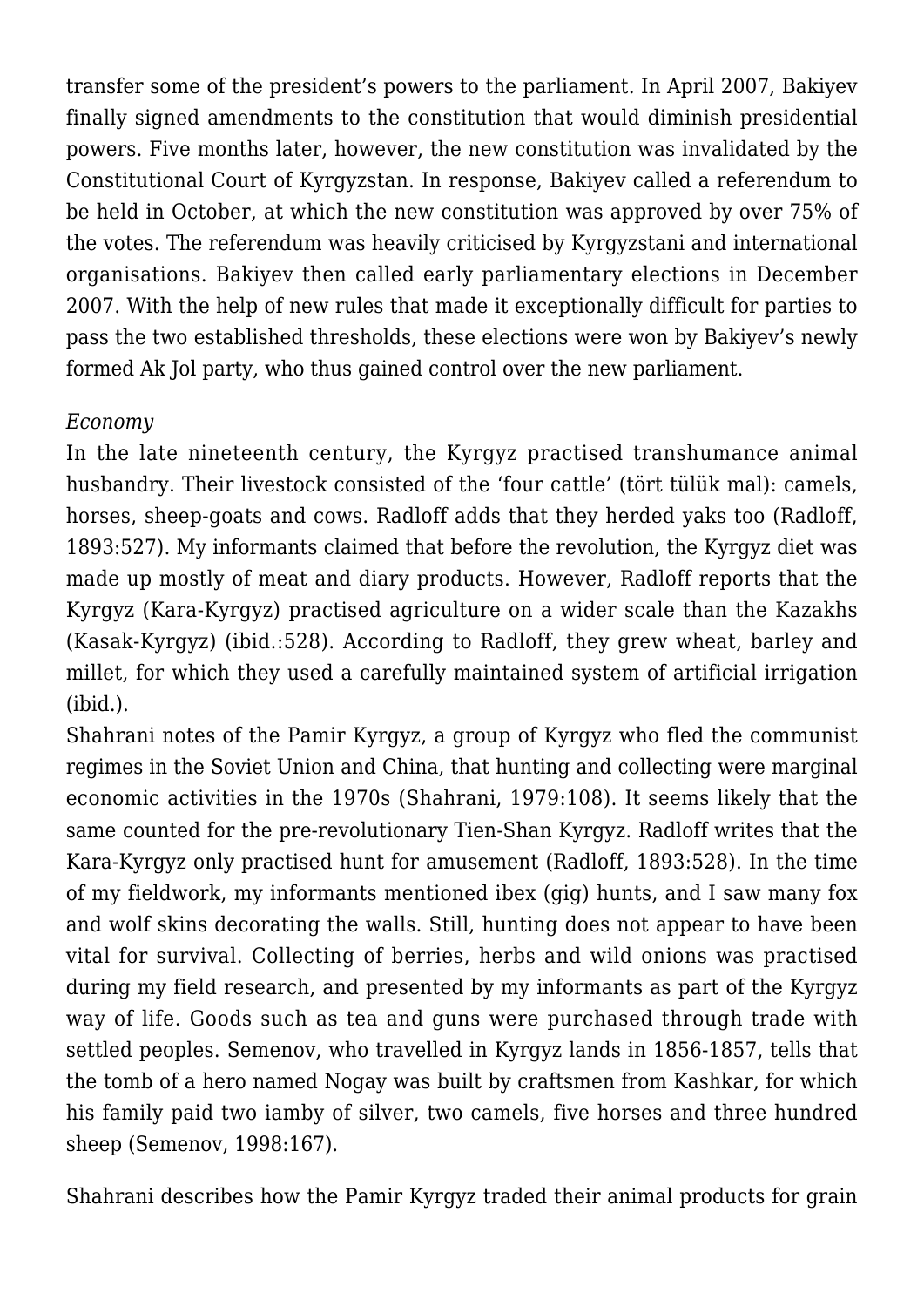from their agricultural neighbours, or directly through itinerant traders (Shahrani, 1979:110). The traders very often cheated the Kyrgyz by asking high prices or never coming back for payments. The nineteenth-century Tien-Shan Kyrgyz had an additional way of purchasing goods: they raided merchant caravans. Explorer Semenov Tien-Shanski mentions an encounter with a group of 'Karakirgiz bandits' of the Sarïbagïsh clan who were pillaging a small Uzbek caravan, which was going to Vernoe (presently Almatï) (Semenov, 1998:92).

In summer, the people and their livestock lived in mountain pastures up in the mountains. In winter, they moved down to lower fields where temperatures were higher. The people lived in round tents they called boz-üy (grey house, depending on the colour they could be called ak-üy (white house) or kara-üy (black house) as well) in Kyrgyz. In English, these tents are called yurts, an adaptation of the Russian word yurta. The following information about yurts was provided by my informants, based on present-day habits that they regarded as unaltered since time immemorial. The frame of the tents is made of fir wood, the cloth of thick felt. The tents are warm and comfortable and large enough for families to stand, eat, cook and sleep in. They are easily taken down and transported to the next camp site. The lay-out of the yurt is subject to a number of rules and traditions; the right side is for the women (epchi jak), the left side for the men (er jak) and the place opposite the door, the tör, is the place where the most respected guests are seated.

The fireplace is in the middle so that smoke can get out through a hole in the roof (tündük, now the symbol on the Kyrgyz flag). Decorations play an important part in the interior of the yurt. Usually, there is a decorated chest used to store things in and on, the walls of the yurta are adorned with patterns made of coloured wool curled around reeds, and the felt carpets on the floor are made in various designs. The carpet called shïrdak is made of a patchwork of coloured felt and the ala-kiyiz carpet has the design worked into the carpet during the felting process. Designs are usually abstract forms that resemble the French lily, representing a magic bird.

Wealth was not equally distributed among the nineteenth-century Kyrgyz. Radloff compares the wealth of the Kyrgyz to that of the Kazakh, and implies the existence of the category 'rich':

*In general it can be said that the black Kirgis {Kyrgyz] own less cattle than the Kirgis of the Great Horde [Kazakh]. People who have 2000 horses and 3000 sheep already count as extraordinarily rich* (Radloff, 1893:527).

In the travel journal of Semenov, we read that he has encountered both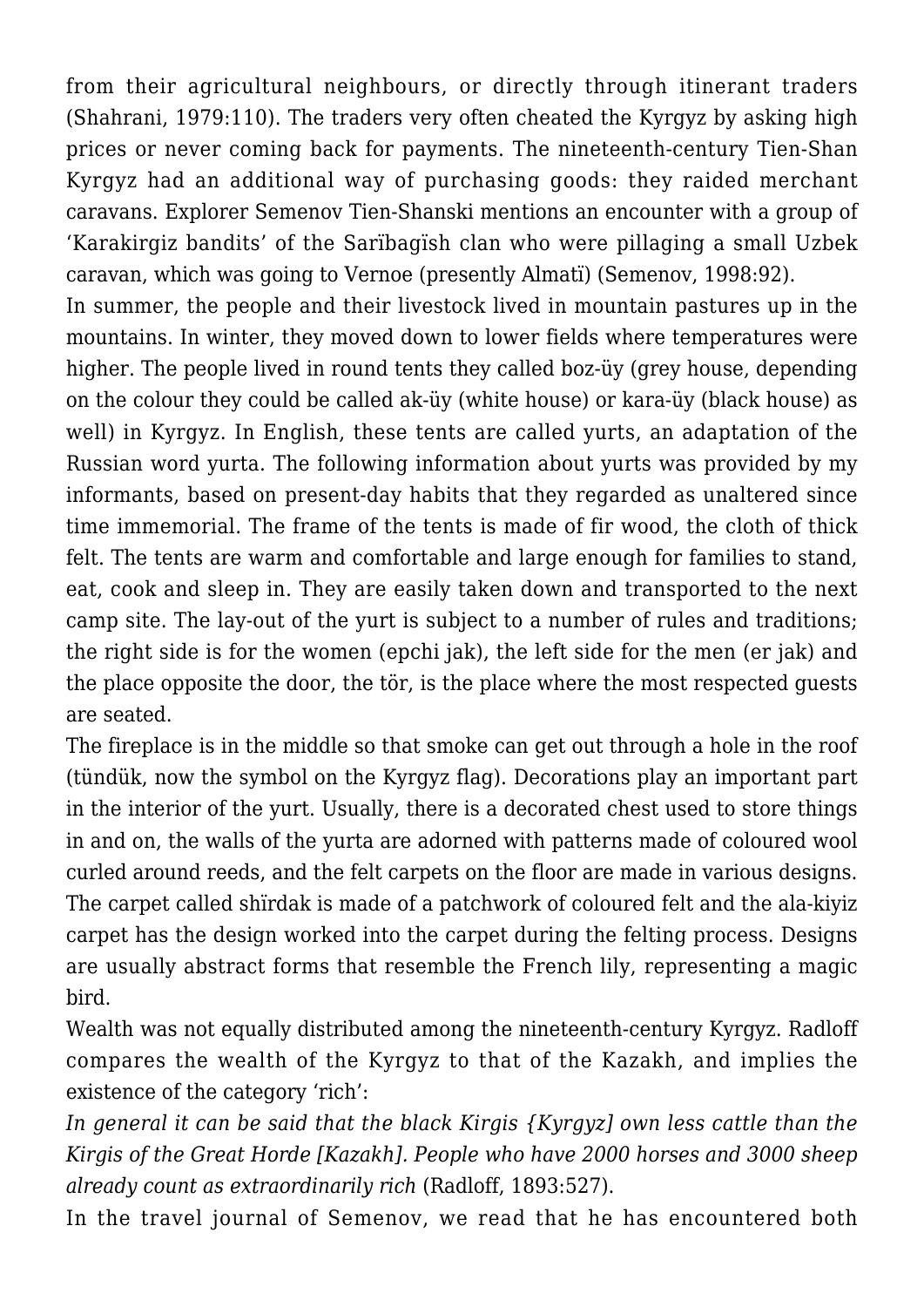impoverished and wealthy Kyrgyz. The poor Kyrgyz were often deprived due to the war between the Bugu and Sarïbagïsh clans. Once, Semenov and his group met a group of captives from the Bugu clan who had been abandoned by their Sarïbagïsh capturers. They were: *… dragging themselves along, hungry, emaciated and half-clothed, so that we had to share our food with them, in order that they should not starve to death* (Semenov, 1998:149).

The wealth of the clan leaders where he stayed as a guest was not so lavish that he spent any words on it. He was more interested in the appearance and character of the people he met than in their wealth and possessions. Semenov does write that when he tried to befriend Umbet-Ala, the manap of the Sarïbagïsh clan, to secure a safe passage through the Tien-Shan, the manap reciprocated his gifts with three excellent horses (ibid.:97). This transaction proved to be successful and Semenov did indeed travel the Tien Shan safely. It is not unlikely that traders for whom the Tien Shan was a part of their trading route engaged in similar contracts with the leaders of Kyrgyz clans. For these agreements to work, it was vital that the leaders exerted a degree of control over their subjects. The case of Semenov's agreement suggests that Umbet-Ala did have the necessary amount of authority. Previous to the agreement, Semenov and his party feared the Sarïbagïsh and avoided them where they could. Later, the bond of friendship (called tamyr by Semenov) with Umbet-Ala even helped Semenov to persuade the Sarïbagïsh to let go their Bugu captives (ibid.:179).

In the Soviet period, Kyrgyz pre-revolutionary society was typified as feudal, which made the richer Kyrgyz into feudal lords who extorted their serfs and slaves. This image can be nuanced, however, if we remember that wealth was counted in livestock – a highly perishable good in the harsh mountain climate. The richer Kyrgyz were therefore highly dependent on the poorer for their labour to keep the livestock intact and flourishing.

Shahrani explains that among the Pamir Kyrgyz in the 1970s: *… this stratification has not caused any serious confrontation or conflict between the very rich and the very poor. On the contrary, the existing ties of kinship, friendship, and affinity in many cases have been strengthened through herding arrangements between rich and poor relations, while new ties based on economic interdependence have developed* (Shahrani, 1979:182).

It seems likely that among the nineteenth-century Tien Shan Kyrgyz, a similar mechanism was at work. One informant said to me that there were rich people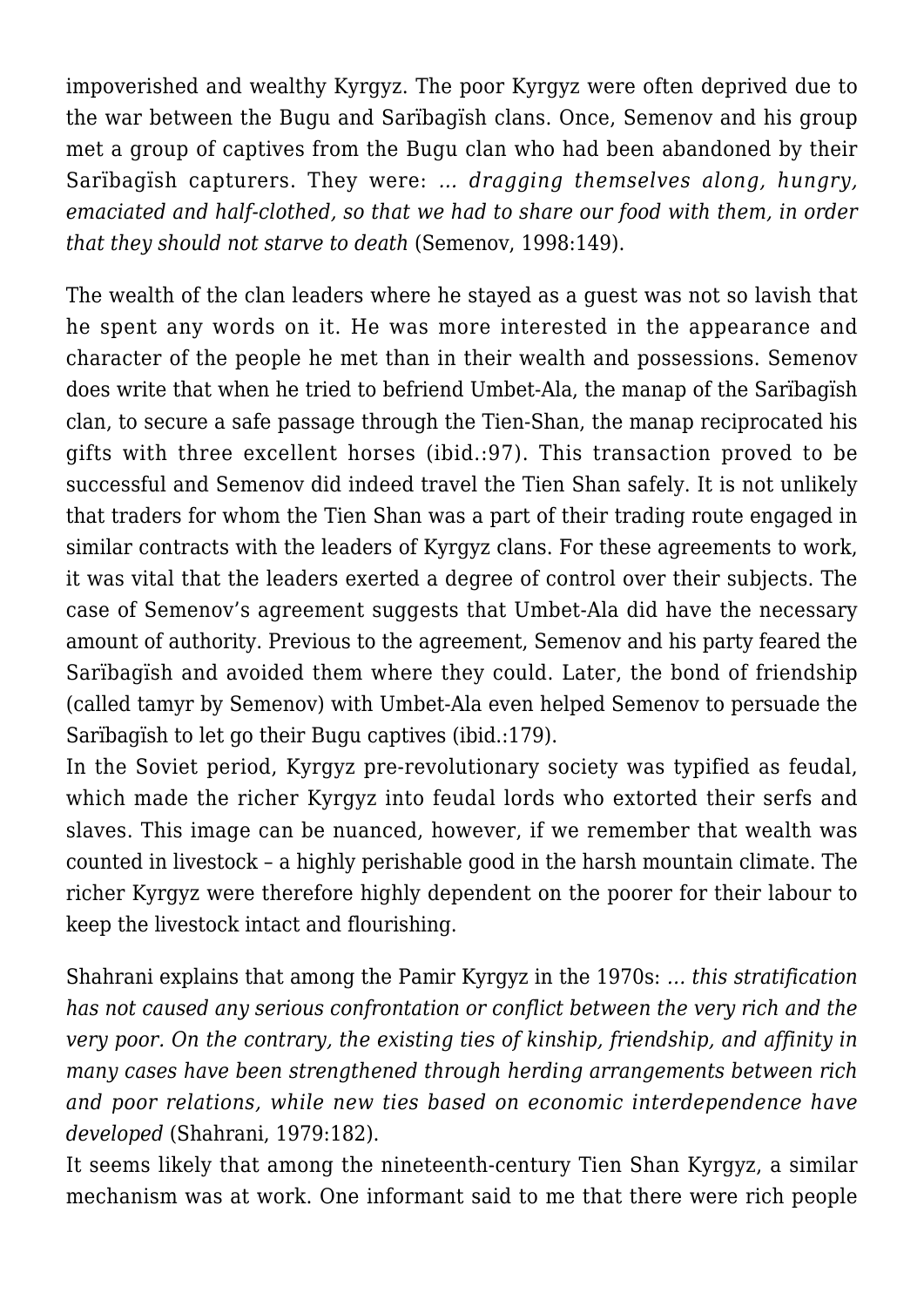among the Kyrgyz, but it depended on the person himself. Whether you were rich or not was determined by what kind of person you were. On the other hand, he also knew of the existence of slavery among the Kyrgyz, and assumed that people were slaves by birth, for the suffix -kul in personal names indicated their status as slaves.

The main basis for Kyrgyzstan's economy is still animal husbandry. Transhumance is still part of the herding technique, but nowadays it is not the entire clan or village that moves to the summer pastures. Most people remain in the village, and a number of shepherds take the livestock into the mountain pastures (jailoo). Next to herding, the cultivation of vegetables, fruit, nuts, cotton, hemp and tobacco is an important source of income. A large part of the industry is made up of agro processing and mining. Kyrgyzstan has a number of gold, coal, uranium and other mineral mines. Most of the mining sector has declined dramatically since independence from the Soviet Union in 1991. The exception is formed by gold mining, which attracted foreign investment. The Canadian Cameco gold mining company obtained a 33% interest in an agreement with the Kyrgyz state company Kyrgyzaltïn to exploit the Kumtor goldmine in the Tien Shan range, south of Lake Ïssïkköl.

The government remains an important source of employment. The informal economy is another important pillar of Kyrgyzstan's economy, accounting for almost 40% of the GNP in 2000, mostly in street vending (Schneider, 2002). Kyrgyzstan very rapidly became a poor country when the infrastructure of the Soviet Union suddenly collapsed. Collective farms and factories were no longer supplied with fuel and other raw materials and the market structure fell apart. The government under president Akayev opted to apply the so-called 'shock therapy' method for economic reform that was promoted by the IMF and the World Bank (Abazov, 1999). Shock therapy has as its main goal a quick implementation of economic reform, in a concentrated period of less than two years, with a focus on reaching a macroeconomic equilibrium. In Kyrgyzstan, this meant that the system of central planning and state-controlled prices and subsidies was abandoned. State property such as houses, factories and land was privatised. Although after a free-fall of six years the economy did indeed show signs of recovery in terms of GDP, the effects on the standard of living for most of the population was negative, according to Abazov, a Kyrgyzstani political scientist at the Columbia University (ibid.). He explains that the Soviet state had used overstaffing as a means to hide unemployment, and had used price control to maintain a good standard of living.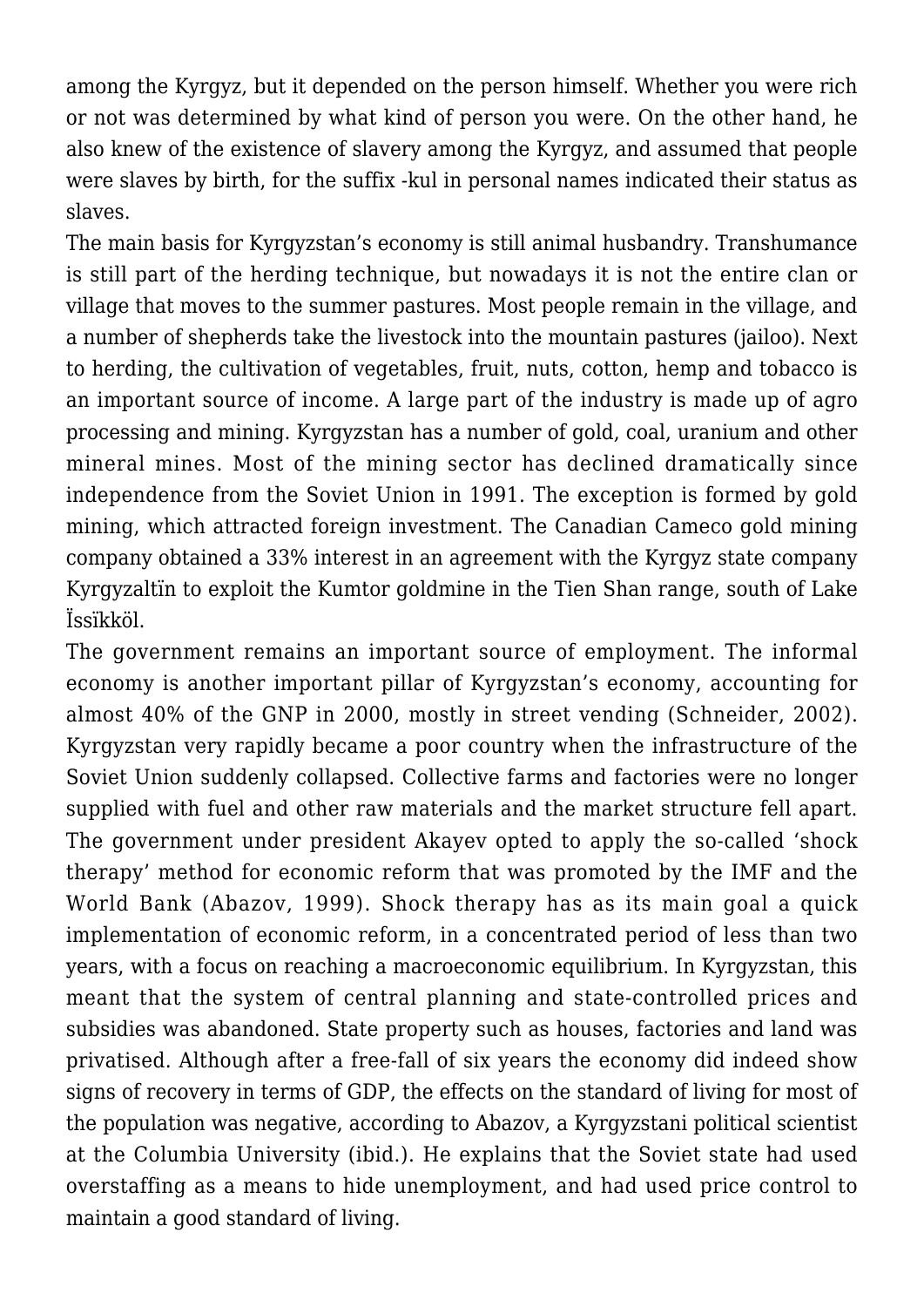When this state-controlled system was abandoned so quickly, unemployment, economic passivity and poverty were the immediate results. Next to this, as Abakov puts it:

*Withdrawal of the state from playing an active role in economic development and maintaining law and order led to the growth of the so-called 'robber-capitalism' and created a chaotic business environment* (Abakov, 1999).

Many of my informants spoke approvingly of Uzbekistan, that had rejected the shock therapy, and wished that Kyrgyzstan's government had chosen a similar route of gradual and controlled reform. Outside observers may find it difficult to estimate the true extent of poverty in Kyrgyzstan. A Dutch OSCE election observer who had stayed in Naryn for three months for the 2000 parliament elections asserted to me that there was hardly any poverty in Kyrgyzstan. Everywhere she went, the table was loaded with food. She seemed not to realise that the rules of Kyrgyz hospitality require an excess of food, and that people had probably drawn on their entire social network to feed their esteemed foreign guests properly. It was not until my second year in Kyrgyzstan that I began to witness glimpses of the true effects of the crumbling economy. One day, a befriended couple confided that they did not have any money left to buy food. It was days away until the husband's salary was expected, but the cupboards were empty. I gave them some money and stayed home to baby-sit for the two children. When my friends came home from the market with a bag of flour and some sugar, the children burst into singing and dancing in a way I had not even seen Dutch children rejoice over a beautiful birthday cake.

A factor that makes poverty hard to deal with for most Kyrgyz is the shrill contrast with the relative wealth and security they had experienced in the Soviet era. Basic needs such as bread, health care and education, but also pleasures such as an evening at the cinema and eating ice cream had been available to everyone. Now, daily life has turned bleak and a struggle to survive. In the late 1990s, the time of my fieldwork, people often mentioned the loss of simple pleasures. For villagers, it was no longer enjoyable to go to Bishkek, because the attractions of the city had become unaffordable. One day when my German friend and I were laughing out loud, a Kyrgyz old man sighed: '*Such a long time ago that our Kyrgyz girls could laugh like this*!'

The increase in prices, inflation and loss of sources of income has fuelled corruption. Those who maintained a position with relative power often find only one way to make ends meet: capitalise on that power in a downward direction. A policeman or a school teacher who does not receive enough wages from the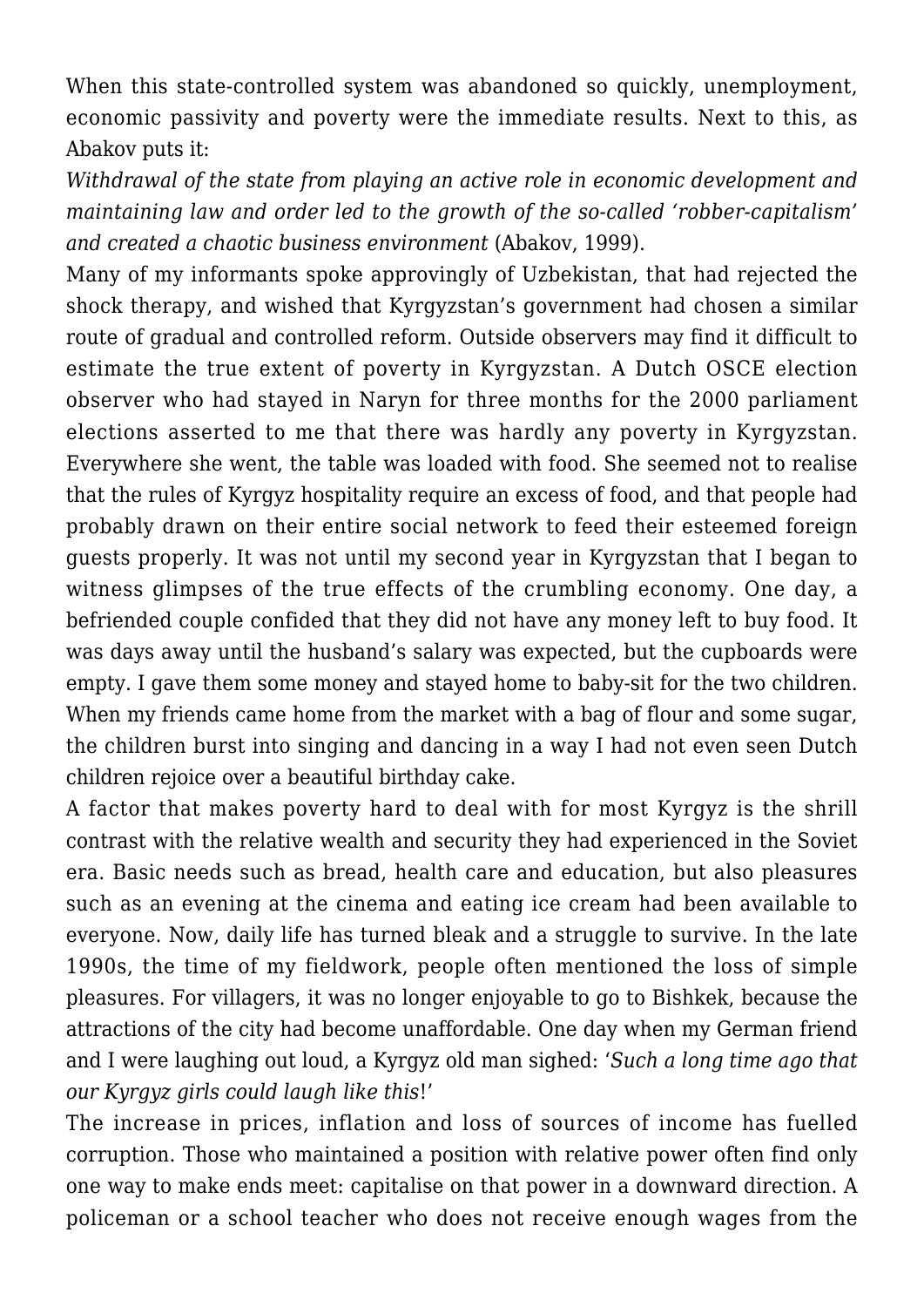government will extract money from those who depend on him or her. This way, the burden for public services falls on the very poor rather than being shared through a tax system. Generally, however, there is a lot of tolerance for this petty corruption. If people do not make enough money to live on, what are they to do? The corruption of high government officials who put foreign loans into the refurbishment of their luxury homes is mostly regarded with resignation – it is seen as annoying and offensive, but that is what the rich do. In 2005, this resignation quite unexpectedly turned into action when the president was ousted. Unfortunately, nothing seems to have changed with regard to corruption. The system of all-pervasive corruption and nepotism paralyses many people in their personal initiative and upward mobility. On the other hand, this system also provides social survival and advancement in Kyrgyzstan. It may not be easy to find one's way in this web of dependency, but it is the game one has to play.

#### *Social Organisation of the Kyrgyz: Family Structure and Politics*

At the time of my fieldwork, the Kyrgyz traced their descent patrilineally. Surnames are based on a person's father, in that a person inherits either their father's surname (for instance, president Akayev's son is called Aidar Akayev and his daughter Bermet Akayeva), or their surname becomes the first name of the father followed by uulu (his son) or kïzï (his daughter) (for example the son of one of my Manaschï informants, whose name is Kazat Taalantaalï Uulu). Furthermore, descent is based on knowing one's seven fathers (jeti ata), that is the patrilineage up to the seventh generation. In enumerations of a person's seven fathers, the seventh father is often primal father. An informant once listed his seven fathers for me, with the name of his seventh father coinciding with the name of his family's sub-clan. When I asked what the seventh father of his son was, he became slightly confused and was not sure whether he should skip a father or make the sub-clan's name the eighth father of his son. Every Kyrgyz person is supposed to know his or her seven fathers, first of all because it is proof of being 'a good Kyrgyz', and secondly it is needed to maintain a marriage taboo. The Kyrgyz consider marriages between people from the same fathers up to the seventh generation out of bounds. Marriage with a person from one's mother's line is allowed, even if he or she is a first cousin. A number of informants told me that this is because 'blood goes through the father'. Although the family of a daughter-in-law (kelin), the kuda, are treated with high respect, children belong to the family of the father and should stay there in case of separation or death of the mother.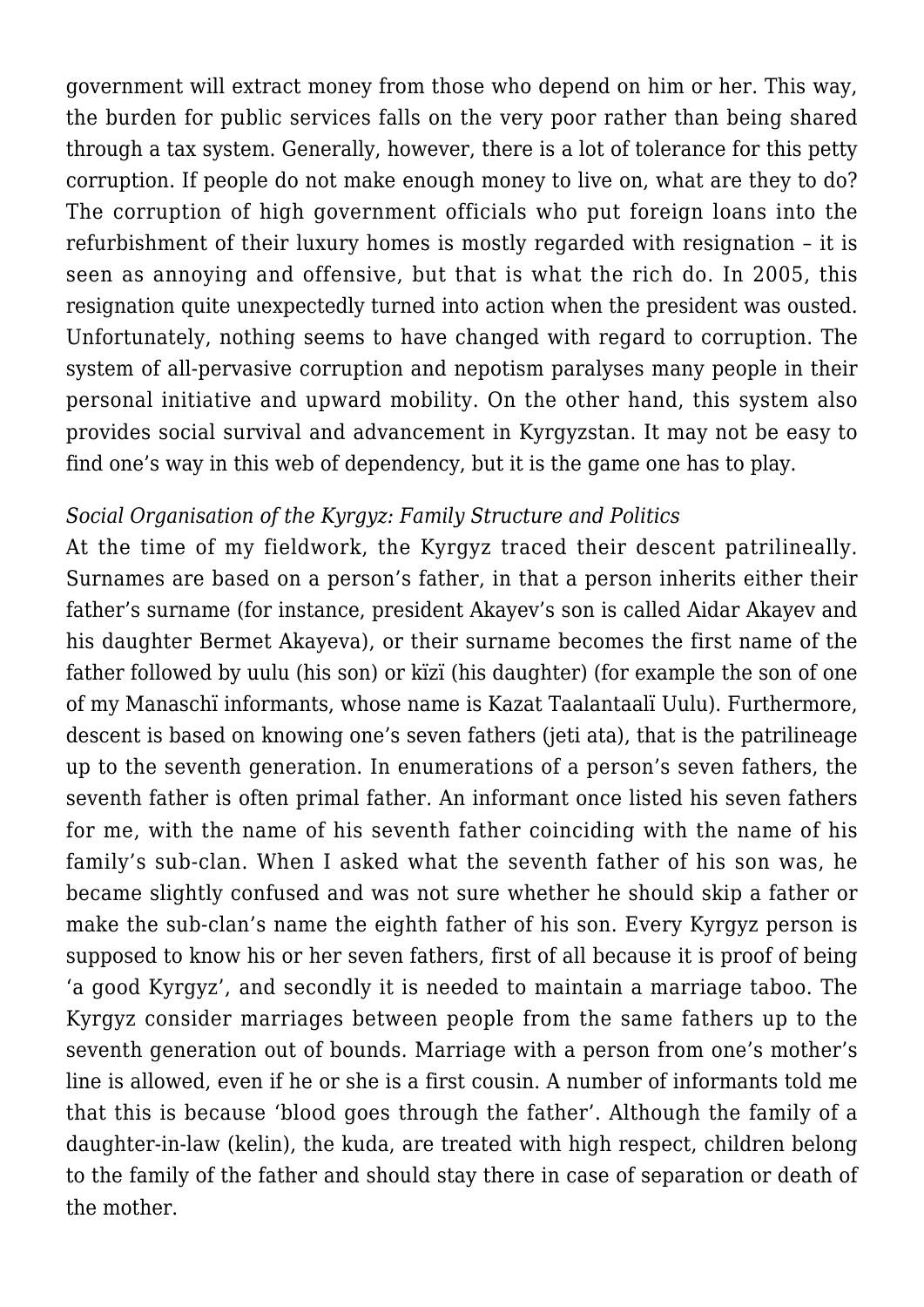

The Kyrgyz observe patrilocality: generally, the bride moves to the household of her husband's parents after (or during) the wedding. After a few years they may move out to a home of their own. Ideally, the youngest son and his family never move out but remain in the house of their parents, taking care of them in old age.

Figure 1.3 presents a genealogy of Kyrgyz

kinship terms as I found them in the village Kazïbek in the province Narïn. Most noticeable is that terms for relatives on the father's side differ entirely from the terms for relatives on the mother's side. Furthermore, relative's age is a distinguishing factor: one's older sister is addressed with a different term than one's younger sister. People address one another by their first names followed with the appropriate kinship term – whether they are actual kin or not. Implicit in these terms is a high respect for older generations. This carries far: older siblings are addressed with the polite sïz (you) instead of the informal sen (you). I encountered a number of situations where an older brother had demanded to adopt a younger brother's child when he remained childless himself. Family relations that were out of the ordinary, such as adopted children, second wives, or illegitimate children were a source of shame and embarrassment, and not openly spoken of. However, after staying with a family for a number of weeks, I was often told – in a low voice – about the true nature of relationships.

Political leadership among the Kyrgyz was traditionally family and clan based. Ideas on leadership among the nineteenth-century Kyrgyz has been subject to the Soviet political tunnel view, which made the term bi-manap stand for a group of despotic tyrants. Saul Abramzon, a Soviet historian and ethnographer, wrote that at the end of the nineteenth century, the Kyrgyz already had a society with patriarchal-feudal characteristics (Ambramzon, 1971:155). He explains:

*Before the Great October Revolution, the mass of the Kyrgyz population owned comparatively small herds. At the head of certain groups of the population stood feudal-tribal nobles personified by bis and manaps. The exploitation of the workers by manaps and bis occurred in the framework of the penetration of social life with the ideology of 'tribal unity' and 'tribal solidarity' which found its expression in many forms of the patriarchal-tribal mode of life (ibid.:157).* 

The ideas of exploitation and despotism of the bis and manaps may not have come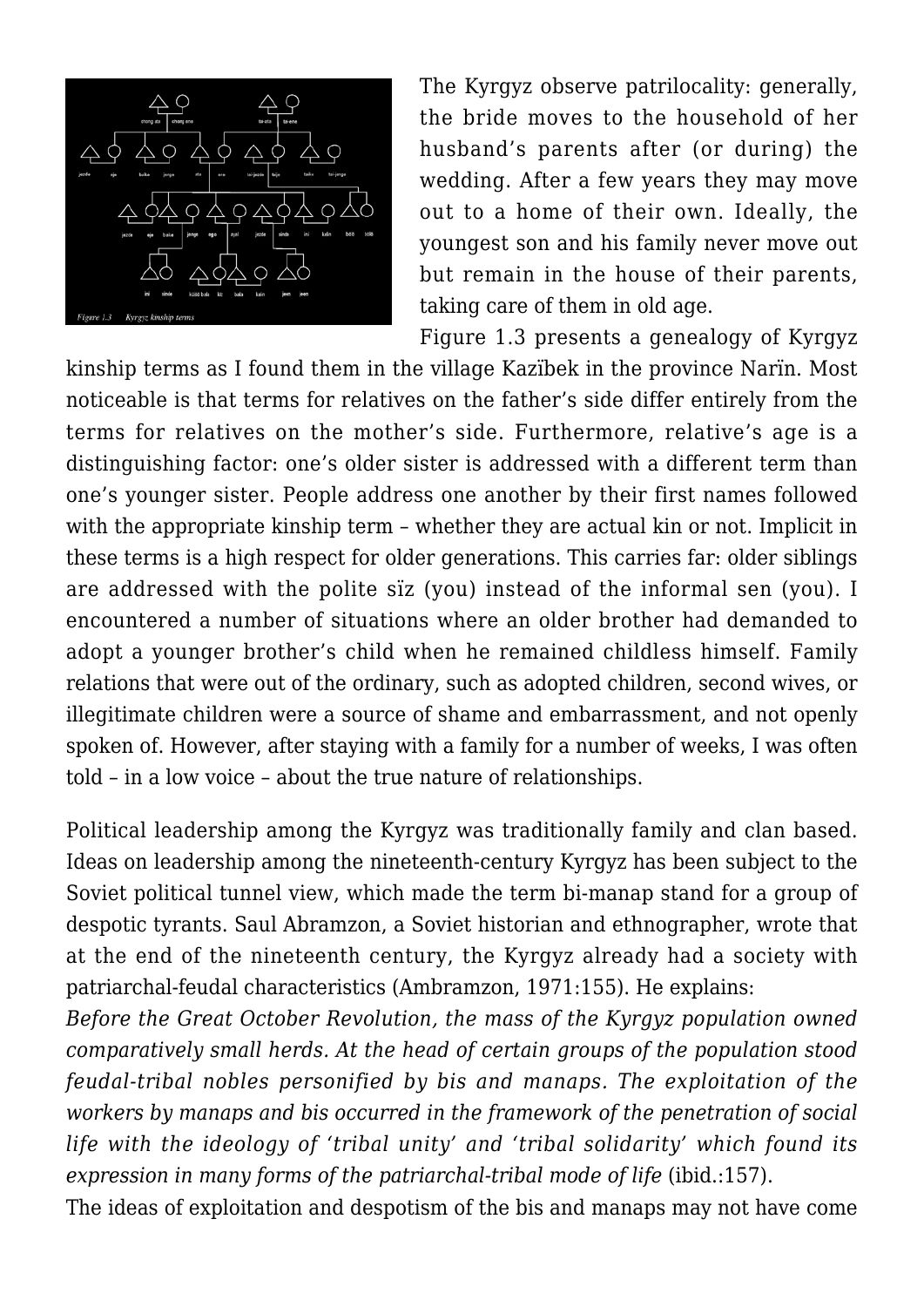totally out of the blue, for Radloff reported that: *The division of lineages is entirely as among the Kasak-Kyrgyz. In stead of Sultans, however, they had lords elected from the black [i.e. ordinary] people, that they called Manap. The Manaps, I was told, had exerted almost despotic authority over their subjects* (Radloff, 1893:533).

Daniel Prior describes the situation as follows: *There is no doubt that the institution of manaps was brought on in part by the fragmented Kirghiz tribes' craving for security, yet the tyrannical power of these chieftains amounted to despotism and became an extra burden on the population. There was much to bear in their lot: while attempting to live as they were being squeezed politically, militarily, and economically by Kokand, China, the Kazakhs, and later Russia, most tribes existed in a state of constant movement and readiness for battle* (Prior, 2002:50).

Semenov, however, only mentions one instance of a despotic ruler, namely Valikhan of Kashkar, saying that he was noted for great brutality (Semenov, 1998:197). Shahrani describes an entirely different version of leadership among the Pamir Kyrgyz in the 1970s. Of course, it is impossible to extrapolate their society directly to the nineteenth-century Tien-Shan Kyrgyz. Although the Pamir Kyrgyz faced a lot less interference from a larger state than the Tien-Shan Kyrgyz, their permanent migration to the high summer pastures of the Pamirs, as well as the loss of ties with the other Kyrgyz groups, must have had an impact on the political sphere as well. However, their case does bring into light a different possible political organisation among the Kyrgyz, which opens the mind to new readings of the role of nineteenth-century leaders. Furthermore, Shahrani's descriptions of leadership coincides strongly with the position of elders (aksakal) and heads of the family during my fieldwork, although these had a less clear political position vis-à-vis the state of Kyrgyzstan.

The Pamir Kyrgyz were headed by a khan in the 1970s. The term khan was known in the Tien Shan in the nineteenth century, but it was hardly ever used for (or by) a Kyrgyz leader17. The headmen of different clans (uruu) were called manap. Other titles for public functions were bek (a military rank) and bi (judge). The dispersion of the various Kyrgyz clans under different states (Khokand, China, Russia) probably prevented the rise of a single khan. The Pamir Kyrgyz, in their isolation from a larger state, had located the upper authority amongst themselves. Shahrani describes three layers of leadership: the headman of a camp (qorow) is called a be, the headman of a clan (oruq) is an aqsaqal, and the khan heads all of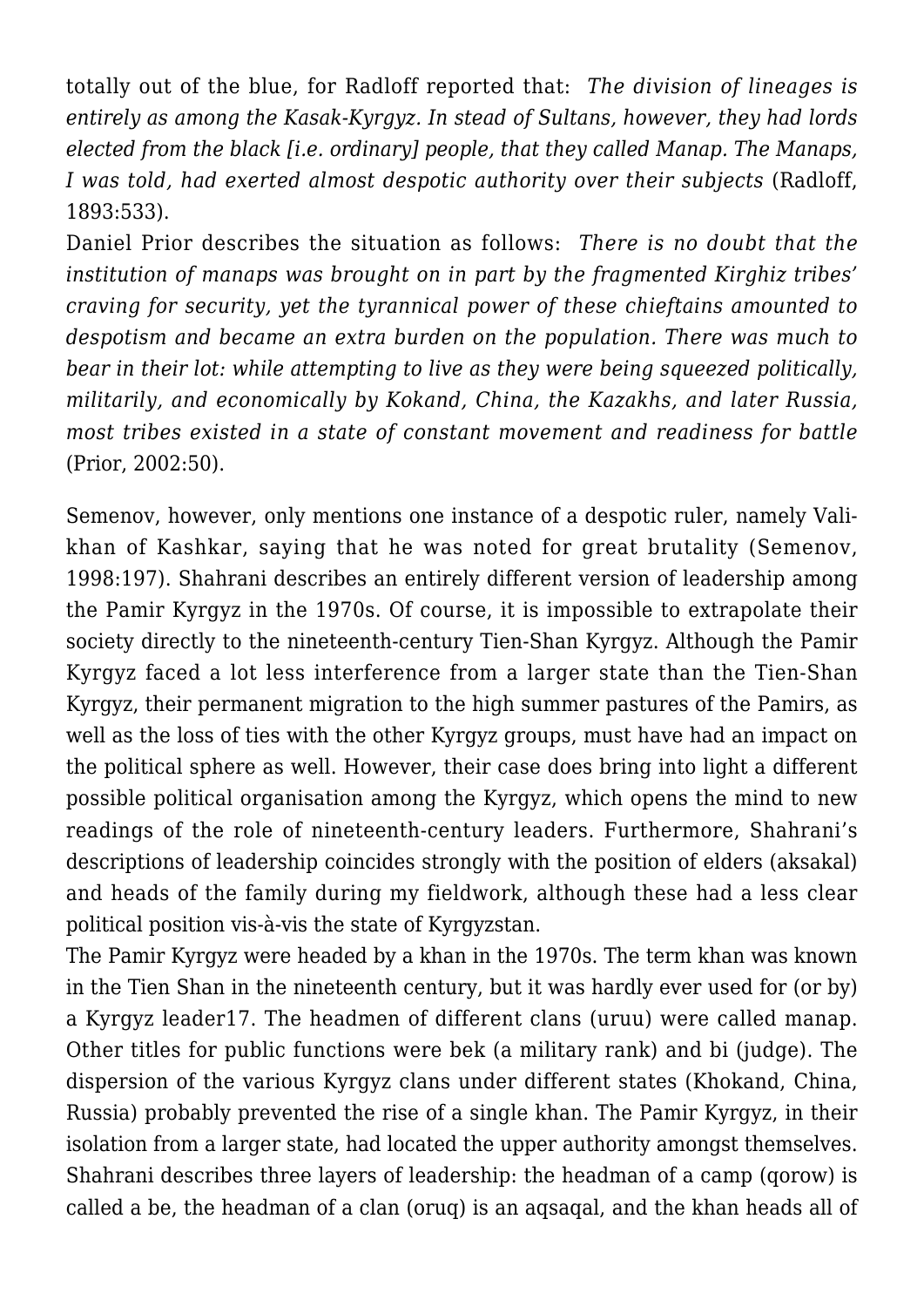them (Shahrani, 1979:164). Of the aqsaqal (litt: white beard), Shahrani writes:

The aqsaqal is expected to be a man over forty years of age, known for his impartiality and good judgement. The position is not elective or hereditary. Rather a man is acknowledged by the members of a group as they turn to him for help, advice, or the mediation of conflicts. Therefore, the position is attained through public approval and maintained as long as such consent continues without public challenge from another member. The aqsaqal is treated in public gatherings with such special attention as seating him in the place of honor. He acts as the spokesman for his group in all matters of public or private concern, and represents the interests of his membership to the khan, and through him to the local government (ibid.:156).

Shahrani does not elaborate on the position of the camp elder (be). About the khan he says the following: *The office of the khan is the single vehicle through which the unity of the Kirghiz community is achieved. (…) The rank of khan is nonhereditary in principle nor is it elective or ascribed. Instead, it is generally assumed by the most obvious candidate, usually the aqsaqal of one large and powerful oruq, and is legitimated through public consent by the Kirghiz and/or recognized by external forces – local government authorities or outsiders such as the neighbouring Wakhi, traders, visitors, and so forth. (…) strong and effective leadership qualities in Kirghiz society entail bravery (military prowess in the past), honesty, abilities in public persuasion and oratory, sound judgement, being a good Muslim, membership in a large oruq, and of course success as a herdsman, with a large flock and wealth in other tangible goods. (…) what is important in this instance is not the possession of goods and animals, but how they are used to help the community. Hospitality, generosity, and the offer of help to one's relatives and to the needy and poor, stand out as the signs of being a good Muslim and are personal qualities desired among the politically ambitious in Kirghiz society. (…) His role is very often reconciliatory and mediational (…) He does not have a police force and does not bring individuals to trial* (ibid.:164, 165).

If we compare the ethnographic study of Shahrani with what we know of the nineteenthcentury Kyrgyz, we find that first of all, the leaders of the different clans played a central role in the reception of guests. Valikhanov, Semenov and Radloff were all fed, entertained and given a place to sleep in the households of the chiefs. Semenov mentions a night spent at the camp of the nobles of the Bugu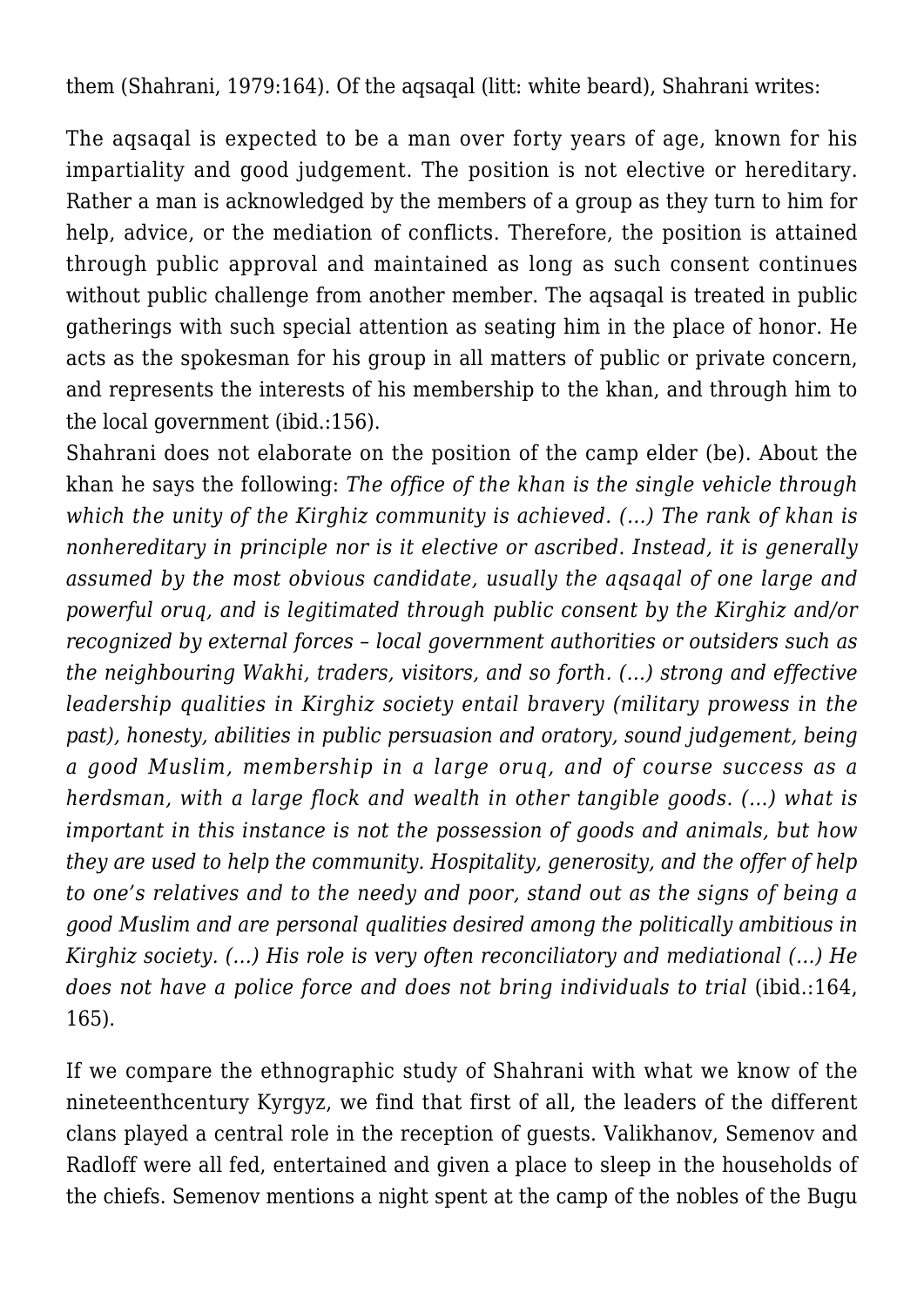of Boronbai's clan. They were received by Baldïsan, a Bugu of 'blue blood', who was 'peace-loving by nature', did not participate in the bloody strife, never went on a raid, but busied himself with music (he played the dombra) and listening to 'the songs of folk-tale narrators and improvisers' (Semenov, 1998:181). The night that Semenov stayed at his camp, Baldïsan played the dombra for him and called on the bards to recite poetry for his guests.

Semenov also elaborates extendedly on the war between the Sarïbagïsh and the Bugu that was in full swing during his travels in the Tien Shan. He assigns an important role to the leaders (manap) in these wars by focussing his descriptions of the motives and effects of the war on the leaders personally. He speaks of the leaders as if they singlehandedly decide on the fate of their subjects, as in the following passage: *One of the powerful Bogintsy [Bugu] clans, the Kydyk, led by Biy Samkala, and bearing the same relationship to Burambai [Boronbai] as the appanage princes did to the grand princes in ancient Russia, had quarrelled with the chief Bogintsy manap and having detached himself from him, decided to move with his whole clan, numbering 3,000 men capable of carrying weapons, beyond the Tian'-Shan', across the Zauka Pass. The Sarybagysh, who already occupied the whole southern littoral of Issyk-kul' (Terskei), insidiously let the rebellious Kydyk go through to the Zauka Pass, but when the latter with all their flocks and herds were ascending the pass, they attacked from both sides (…) and completely routed them. (…)*

However, old Burambai grieved not so much for the losses of the Kydyk, who had wilfully defected from him, as for the loss of all his territory in the Issyk-kul' basin, of his arable land and small orchards on the river Zauka and for the female captives of his family (ibid.:145).

Whether this view on the position of the leaders as all-powerful reflects the actual situation, or whether Semenov projected an ethnocentric view on the Kyrgyz, remains a question.

There appears to have been a certain sense of unity among the different Kyrgyz clans in the nineteenth century. Russian observers speak of the Kara-Kyrgyz or the Dikokamennye-Kyrgyz as distinct from the Kasak-Kyrgyz. It is unclear what the basis of this distinction was, however. There appears to have been no political form for unity or federation in the nineteenth century. At some point, the different clans that are known as Kyrgyz today even fell under three different states: the Southern Kyrgyz were ruled by the khanate of Khokand, most Northern clans were subjected to Russia and the Solto fell under Chinese rule. Two of the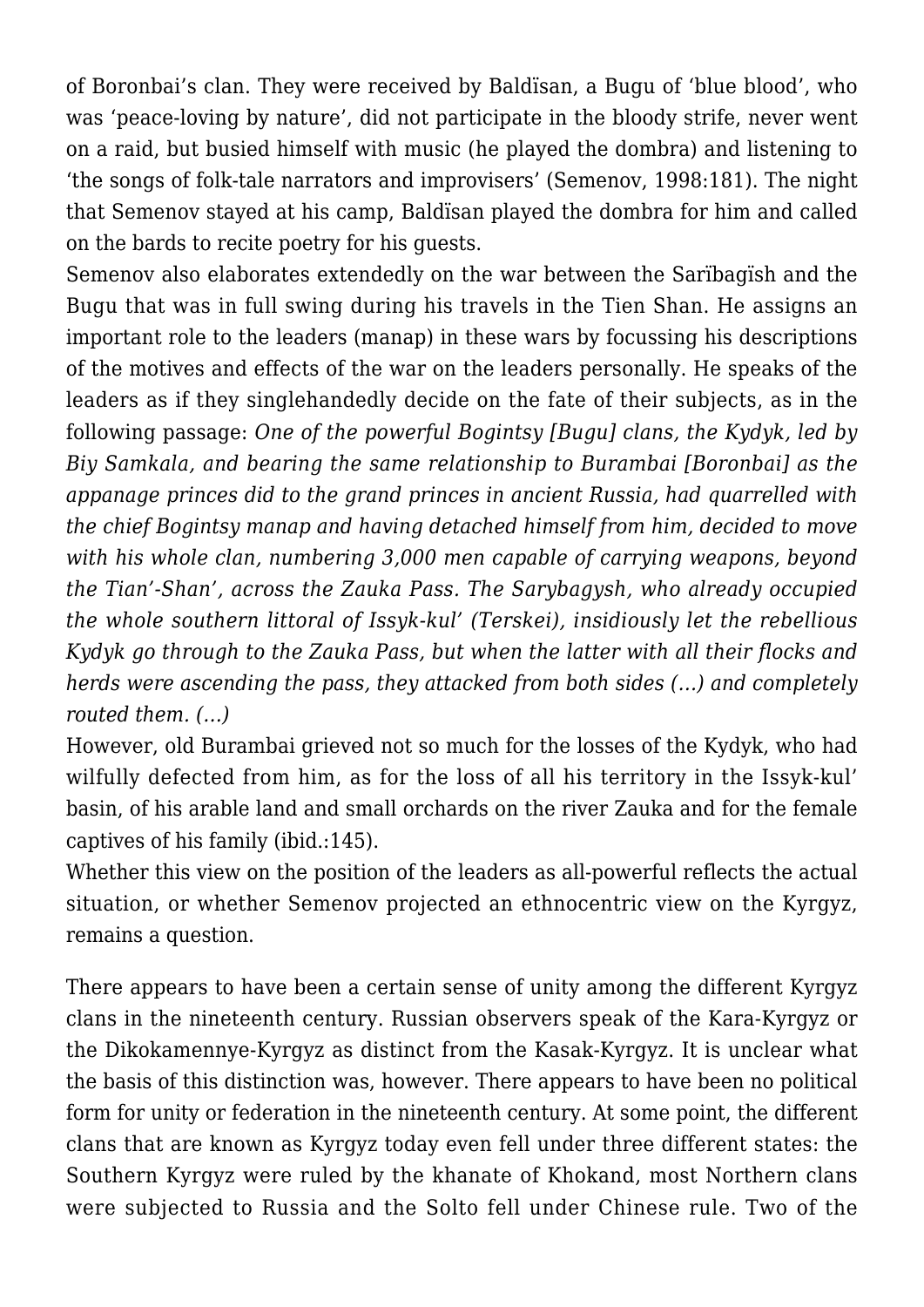Northern clans, the Bugu and Sarïbagïsh, were involved in a bloody feud. Still, they are presented as one group by outsider contemporaries and presentday historians.

The clan structure appears to have been fluid and flexible. Although according to legend, the name Kyrgyz may have come from 'kïrk ïz', meaning forty clans, there is no conclusive enumeration of precisely forty clans. Kyrgyz genealogists (sanjïrachï) provide very detailed family trees, but none are the same. Subdivisions of clans can become important units in their own right, others lose their importance over time. Although there is a distinction between ulut (people, the Kyrgyz), uruu (clan, e.g. Bugu, Cherik) and uruk (sub-clan, e.g. Sarï-Kalpak, Akchubak), these divisions are not as clear-cut as the terminology suggests.

It seems likely that clan membership was patrilineal in the nineteenth century, as it is today. However, Daniel Prior quotes G. Zagriazhskii, 'an observer in 1873', who gives an entirely different account of clan membership: *The membership of a Kirghiz to one tribe or another is not permanent and unchanged. One of them has merely to move from the Sarïbagïsh lands to the Solto, and he will not be called a Sarïbagïsh, he becomes a Solto. Moving to the Sayaks, he becomes a Sayak […], but this may only be said of the common people, the bukhara […] Manaps preserve the division into tribes, and strictly maintain them* (Zagriazhskii in Prior, 2002:70).

It has become fashionable to describe contemporary Kyrgyz politics as tribal, with clan members favouring each other. A joke I heard on a bus, told by a Kyrgyz passenger, makes clear that region overrules clan in this respect: *A bus driver walks up to a passenger and asks him: 'Are you from Kemin?' (Kemin is the birth place of Akayev)? The passengers replies: 'No.' 'Are you from Talas, then?' (Talas is the birth place of Akayev's wife) The passengers replies: 'No.' 'Then take your feet off the chair!'*

#### *Ethnicity, religion and language*

Three important markers that characterise a country are ethnic composition, religion and languages of the population. These markers are especially strong because they link up easily to global images and patterns in an individual's world view. Islam in Kyrgyzstan will be linked to Islam in one's home country, the Islamic states in the Middle-East and nowadays almost inescapably to Islamic fundamentalism and terrorism. The ratio of ethnic groups and its meaning for ethnic relations will be compared to those at home and elsewhere and fit into one's understanding of global settlement and migration patterns.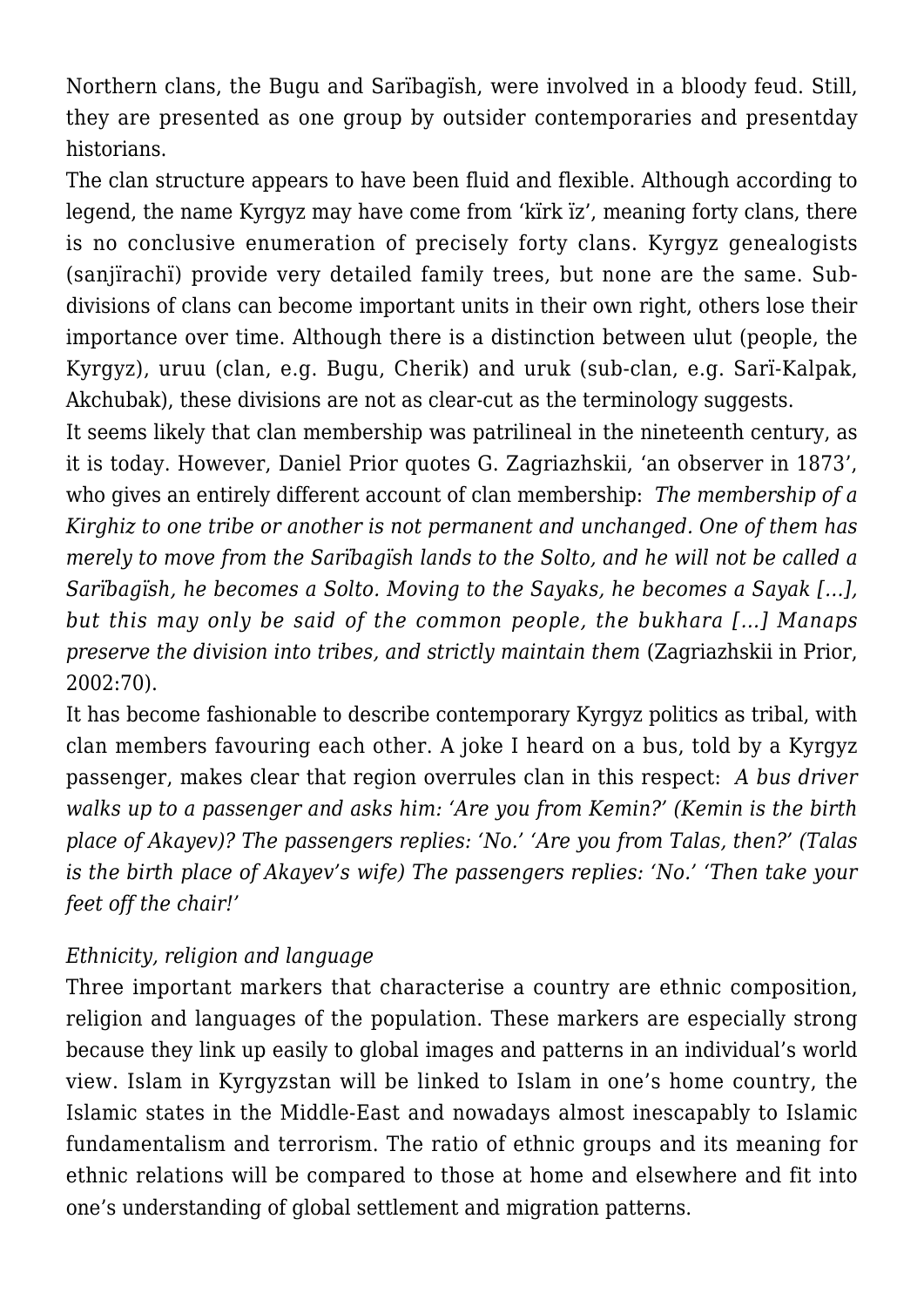Knowing what languages are spoken falls into the jigsaw image of the languages of the world and their attached ethnic affiliations. However, Kyrgyzstan, together with the other post-Soviet countries, has a particular history in these three aspects that need to be kept in mind if one wishes to understand the meaning of ethnicity, religion and language for the people who live in Kyrgyzstan. For the purpose of introduction, a general overview will suffice.

### *Ethnicity*

At the end of the Soviet era, the Kyrgyz republic proudly claimed to house more than eighty ethnic groups, or 'nationalities'. In Soviet terminology, the Kyrgyz were the titular nation of the Kyrgyz SSR, meaning that they were the namegiving ethnic group of the republic. Political power was reduced to a minimum, as well as the sense of ownership of the republic. The right of all nations for selfdetermination was an important communist slogan, but it was placed second to the socialist project. This led to a dynamic of different freedoms and restrictions at different times. The Kyrgyz SSR was inhabited by people from many other ethnic groups, most notably Kyrgyz, Uzbek, Kazakh, Tajik and Russian. These groups already inhabited the territory at the time of the border demarcation. Over time, more people from all over the Soviet Union settled there, some out of free choice, some with forced migration as punishment and some professionals such as doctors and teachers who were sent to peripheral areas to perform socialist duties. The Kyrgyz SSR, like the other soviet republics, was proud to house over eighty nationalities.

In the years since independence, there has been a significant shift in the ethnic make-up of the country. Most notable is the halving of the percentage of Russian inhabitants. The rapid decline of economic and emotional security led Russians, Germans and Jews to move 'back' to Russia, Germany or Israel. Apart from these push factors, there were pull factors for the migrants as well. The governments of Germany and Israel offered preferential access to their 'compatriots' from the former Soviet Union, who were regarded as finally having the chance to come home. Although the entire population of Kyrgyzstan was well educated, it was the Russians and other Europeans who often held high positions,and their exit caused important shifts in the labour market. In the 1989 population census, a slight majority of the people claimed Kyrgyz ethnicity. Russians formed the second largest group, and together with other Slavic groups they formed almost a third of the population. In the 1999 census, almost two-third of the population claimed Kyrgyz ethnicity, and the Uzbeks had become the second largest group (see table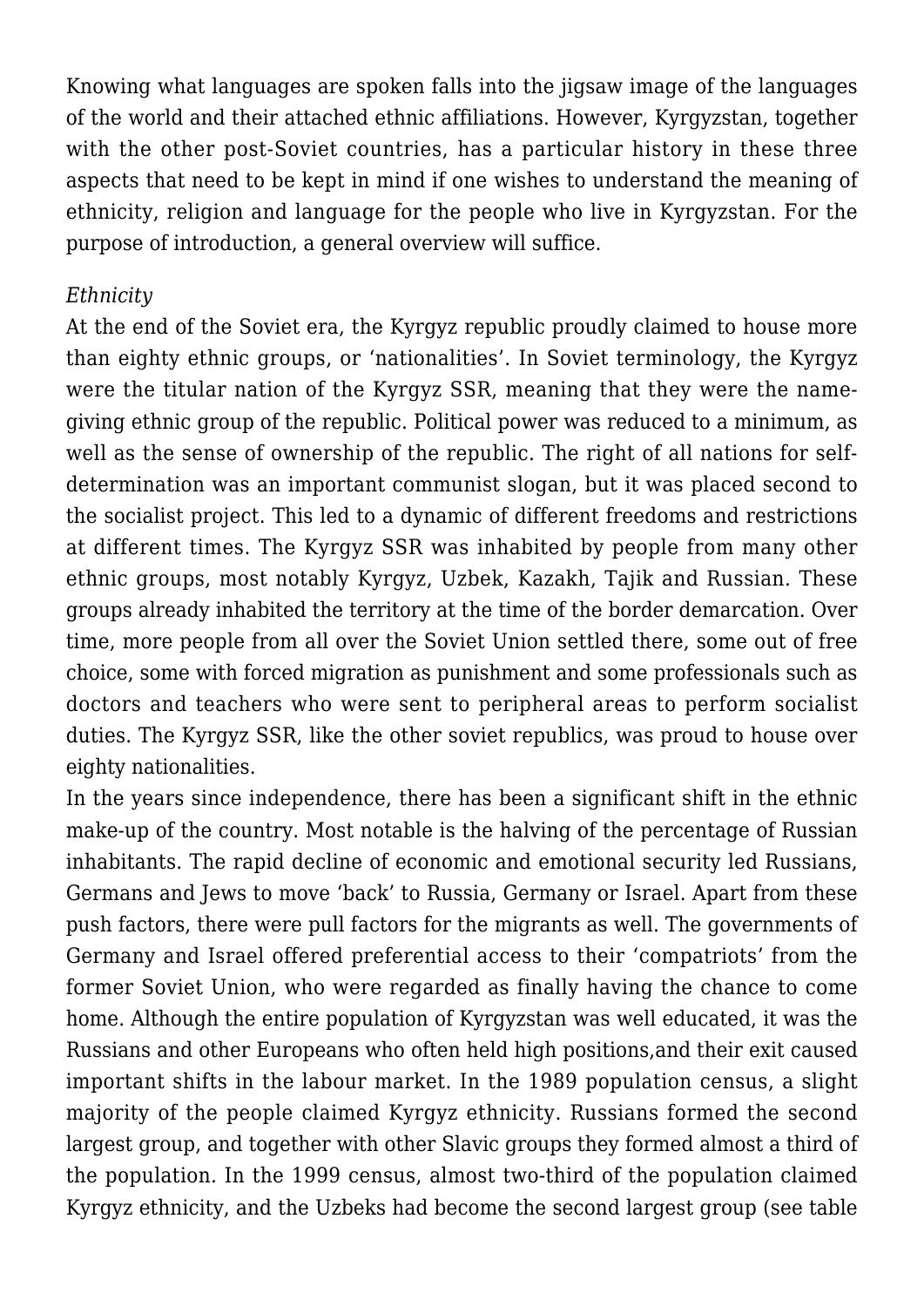# 1.1).

| Table 1.1 Ethnic groups in Kyrgyzstan according to the 1989 and 1999 population census.<br>Source: UNDP LIFE project <sup>22</sup> |  |
|------------------------------------------------------------------------------------------------------------------------------------|--|
|                                                                                                                                    |  |

| Ethnic group            | 1989 census | %    | 1999 census | %    |
|-------------------------|-------------|------|-------------|------|
| Kyrgyz                  | 2.229.663   | 52.4 | 3.128.147   | 64.9 |
| Russian                 | 916,558     | 21.5 | 603.201     | 12.5 |
| Uzbek                   | 550,096     | 12.9 | 664.950     | 13.8 |
| Ukrainian               | 108,027     | 2.5  | 50,442      | 1.0  |
| German                  | 101.309     | 2.4  | 21.471      | 0.4  |
| Tatar                   | 70,068      | 1.6  | 45,438      | 0.9  |
| $D$ ungan <sup>21</sup> | 36,928      | 0.9  | 51.766      | 1.1  |

Table 1.1 Ethnic groups in Kyrgyzstan according to the 1989 and 1999 population census.

In the Soviet Union, ethnicity (natsionalnost) was registered in individual passports. After independence, the passport entry was removed, but soon reinstalled. Natsionalnost (Kyrgyz: ulut) had become an important identity marker, and both the population and administration did not want to do without it.

Outside of Kyrgyzstan, there are a number of Kyrgyz communities. In China, Tajikistan, Afghanistan and until recently Turkey, there are groups of ethnic Kyrgyz who settled there after they fled the Soviet regime, or who found themselves outside when the borders were drafted. Nomadic movement and transhumance were not taken into account when the national boundaries were determined.

#### *Religion*

After 70 years of Soviet governance, it seems odd to find religion so much alive in Kyrgyzstan. However, the Soviet Union was officially committed to freedom of religion, although it also agitated against the anti-class interests of organised religions (Stalin, 1948:77). Thus in Soviet times, the republics of Central Asia and several others were referred to as the Muslim Republics without a problem. There had been campaigns to open up people's eyes to the backwardness of Islam and other religions. Many Muslims abandoned habits of wearing headscarves, praying and visiting mosques. But being Muslim remained a part of the identity of most Turkic people, entangled with their ethnic identity. So even today, being Kyrgyz is being a Muslim, and when one asks a Kyrgyz if he or she is Muslim, the answer will often be: *'Of course, I am Kyrgyz!'* From that same perspective, a Kyrgyz friend sadly shook his head when we passed a group of Christian converts, saying: *'And that is five less Kyrgyz…'* Other Turkic groups such as Uzbeks, Kazakhs and Tatars also combine ethnicity with (Sunni) Islam. There are also a number of non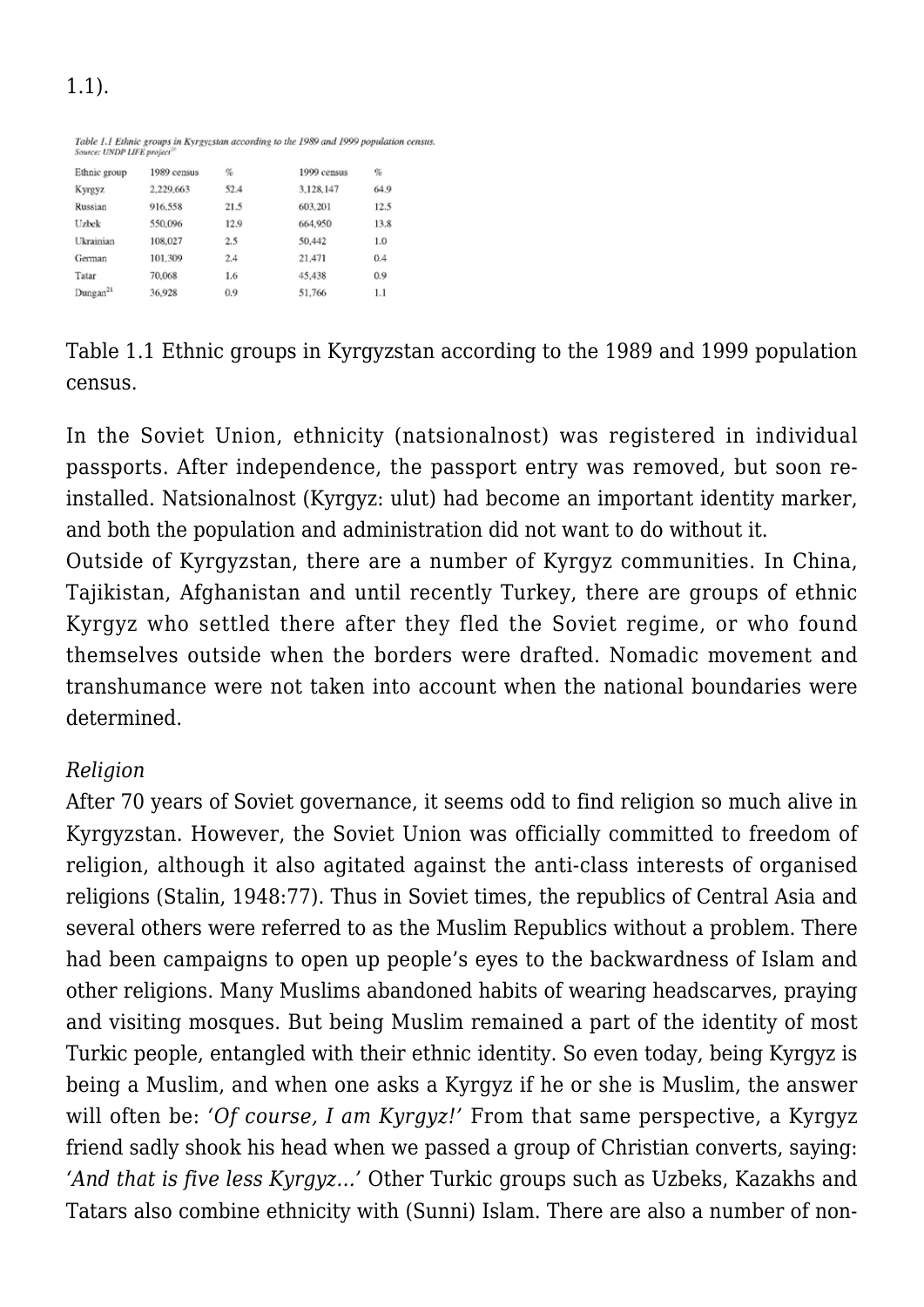Turkic Muslim groups in Kyrgyzstan, such as the Tajiks and Dungans.

A Muslim identity in Kyrgyzstan is more than just a derivative of ethnicity, however. Muslim practices, behaviour and believes also play a role. 'Reading the Kuran', an expression for the recital of the first sura of the K'uran, followed by personal prayers in Kyrgyz, is a recurring ritual through which Kyrgyz people experience and express their Muslim identity. In these prayers, the arbaktar (spirits) of one's ancestors or of Kyrgyz heroes are often called upon. This, in combination with the importance placed on the divinity of nature, leads many observers to think of the Kyrgyz as 'superficially Muslims with shamanistic beliefs'. As Bruce Privratsky points out in his study on Islam in Kazakhstan, however, ancestor spirits and the forces of nature play a significant role in many Muslim belief systems all over the world (Privratsky, 2001). Thus there is no need to deny the Kyrgyz claim that they are Muslims. The need is rather in adjusting the image of Islam.

Most of my informants stated that Uzbeks are 'more Muslim' than Kyrgyz, and Southern Kyrgyz are 'more Muslim' than Northerners. With this, they refer to the way people keep to the rules of Islam. Northern Kyrgyz often spoke of the way the Kyrgyz and Uzbeks of the South keep their women subordinate. Also the rules of not eating pork or drinking alcohol are kept more strictly in the South. However, although very few Northern Kyrgyz refrain from drinking alcohol, knowing that one is supposed to still reminds them of their Muslimness.

Mosque attendance is not a heavy obligation for most Kyrgyzstani Muslims. Since independence, the number of mosques has grown rapidly, however. According to the head of the State Agency for Religious Affairs Toigonbek Kalmatov there were 39 mosques in Kyrgyzstan in 1991, and another 1,000 without official status. In 2007, the Spiritual Directorate of Kyrgyz Muslims unites over 1,725 religious objects (seven regional administrations in Osh and Bishkek cities, one university, six institutes, 45 madrasahs and Koran classes, three missions of foreign Muslim faith, 26 centres, foundations and unions and 1,619 mosques). The popularity of the Turkish-Kyrgyz Lyceum is an important factor in raising a new generation of more or less devote Muslims. During my research I met very few Muslims with an interest in fundamentalist ideas of Islam. However, there is a process of rediscovery of Islamic values and practices, and many people have a keen interest in learning the right ways of doing things. I can therefore not exclude the possibility that fundamentalism will gain a hold among Kyrgyzstan's Muslim population.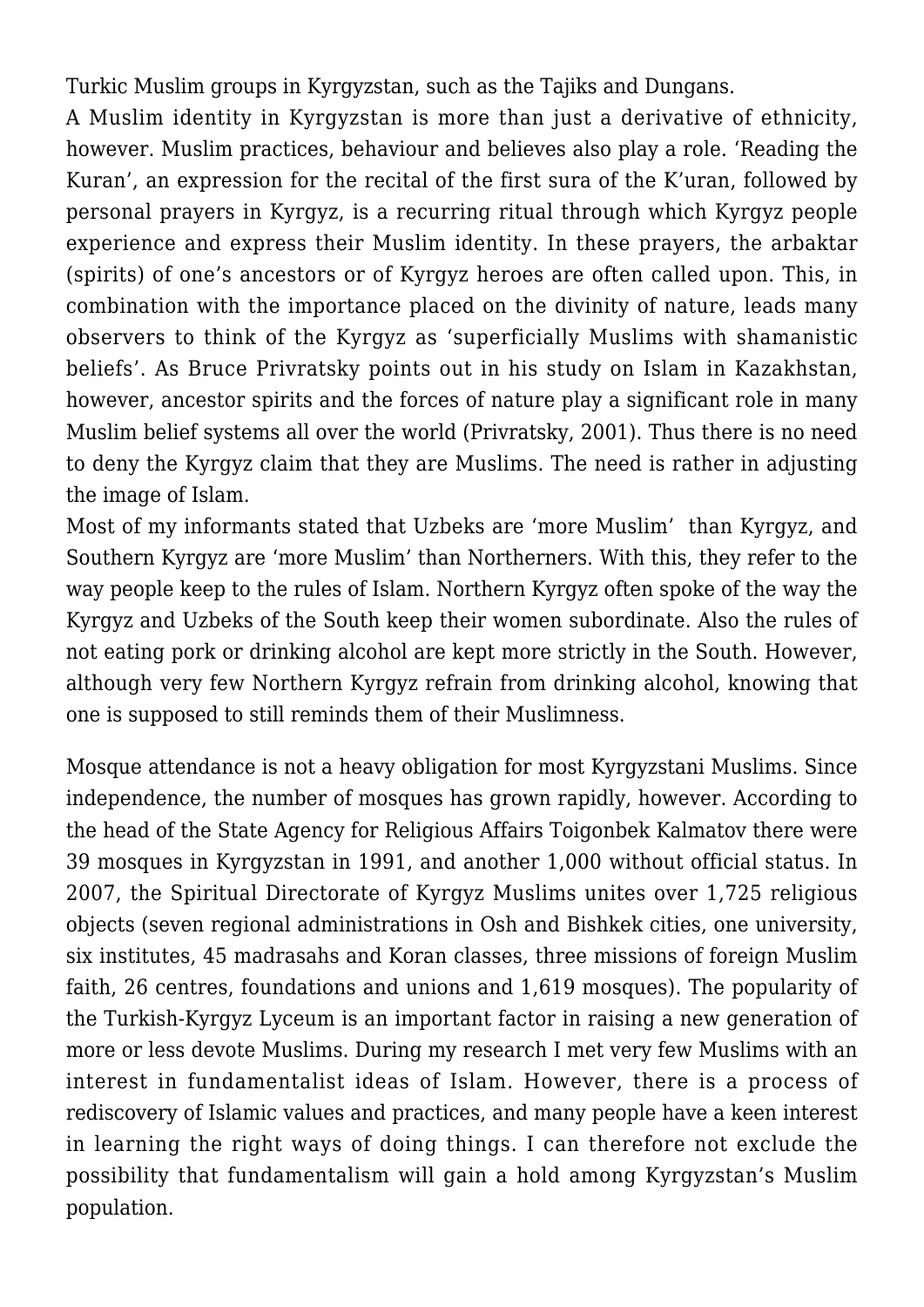Other religions that are practised in Kyrgyzstan are Russian Orthodox Christianity and Judaism. The Russian Orthodox Churches that can be found in Kyrgyzstan's cities are experiencing an increase in church attendance, especially with festivals such as Easter. In Bishkek there is a small synagogue, but no rabbi. Since independence, missionary groups of different Christian persuasions, Jehovah's Witnesses, Bahai and other faiths have come to Kyrgyzstan to acquaint the population of the former Soviet Union with their beliefs (Pelkmans, 2007:881-899).

#### *Language*

The state language in Kyrgyzstan is Kyrgyz. This is a Turkic language that is categorised in various families by different linguists, such as the Chagatai, Nogai and Altai language families. Kyrgyz was standardised in the early Soviet years on the basis of the Northern dialect (Korth, 2005:78). Soviet scholars first used the Arabic script, the then-current script for Turkic languages. In 1925, a transition to the Latin alphabet was set in, and in 1937, this was replaced by Cyrillic (ibid.:78-81). After independence, there were repeated calls for changing the script back to Latin. Although in Uzbekistan this idea was turned into a policy, in Kyrgyzstan the discussion did not surpass the question whether the new alphabet should be based on the English or Turkish transliteration of phonemes such as ü, ï and ö. These sounds occur in Turkish, but are absent in English. The Turkish alphabet is thus far better equipped for Kyrgyz. Politically, however, most Kyrgyz would rather connect to the Anglophone world than the Turkophone.

Although Kyrgyz is the state language, a large number of Kyrgyzstani do not speak it. Non-Kyrgyz only rarely speak the language, as this was not necessary nor promoted in Soviet times. Since independence, attempts to teach Kyrgyz to non-Kyrgyz have started enthusiastically, but over time have ceased to be popular. On top of this, many urbanised, Russified Kyrgyz also do not speak 'their own language'. They were educated in Russian and ceased to speak Kyrgyz. During Soviet times, the lingua franca was Russian, and has remained so after independence.

In 2000, Russian was awarded the status of *'official language'* of Kyrgyzstan. This decision emanated from the acknowledgement of the lingering importance of Russian, and from the wish to keep peace with the Russians inside and outside of Kyrgyzstan. Next to the state language and the official language, many other languages are spoken in Kyrgyzstan. Only Uzbek and Tajik are used as languages of teaching next to Kyrgyz and Russian. In the year 2000 there were 138 Uzbek